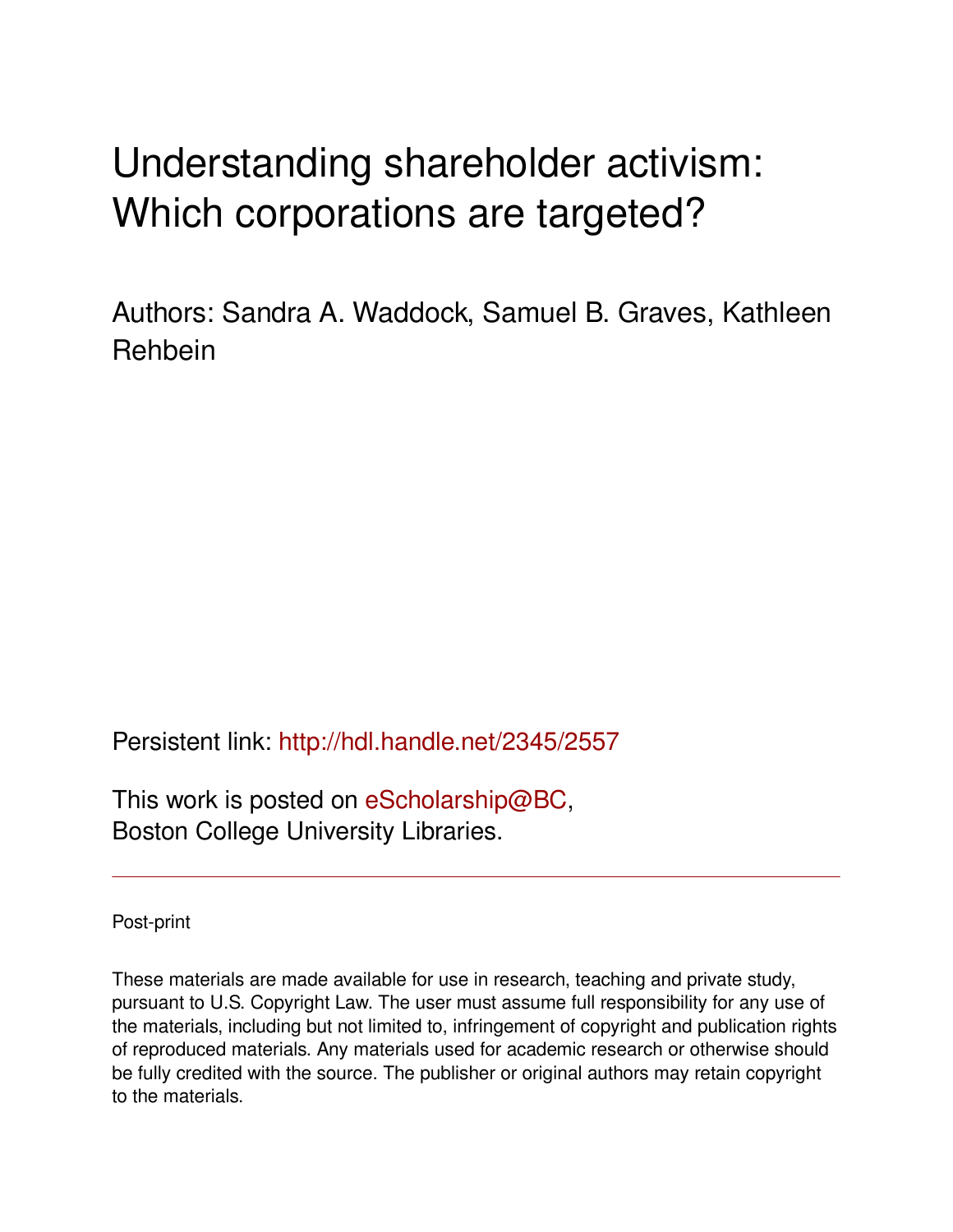## Submission # 10371 **Corporate Social Exposure, Risk, and Shareholder Resolutions**

Kathleen Rehbein Marquette University Management Department College of Business Administration P. O. Box 1881 Milwaukee, WI 53201-1881 (414) 288-1446 F: (414) 288-5754 [kathleen.rehbein@marquette.edu](mailto:kathleen.rehbein@marquette.edu) 

Sandra Waddock Boston College Carroll School of Management Chestnut Hill, MA 02467 617-552-0477 F: 617-552-0433 [waddock@bc.edu](mailto:waddock@bc.edu)

Samuel B. Graves Boston College Carroll School of Management Chestnut Hill, MA 02467 617-552-0464 F: 617-552-0433 [samuel.graves@bc.edu](mailto:samuel.graves@bc.edu)

#### **Abstract**

Why do some companies get targeted by shareholder activists and others not? Despite the volume of shareholder resolutions submitted, little is known about why certain corporations become the targets of social policy shareholder resolutions (IRRC, 1999). This study takes the position that targeted companies are more "socially exposed" (Miles, 1987) in a variety of ways and that it is this social exposure that draws attention from activists. Social exposure is potentially evidenced through size and profitability, high levels of CEO compensation, problems of corporate governance, diversity, and human rights, products that are problematic in the eyes of some investors, overall risk, as well as in the very nature of the industry in which a company participates.

The present study uses nearly 3000 social-policy shareholder resolutions (or proxies) submitted to companies between 1988-1999 and social research firm of KLD's database on corporate responsibility. We find significant relationships between corporate practices and activists' targeting of companies with social policy resolutions for size, CEO compensation, governance, human rights, product characteristics, and some industries, but not for profitability, diversity, or risk. We conclude that shareholders activists appear to provide a social monitoring function. They single out firms that may be qualitatively worse than other corporations with respect to their social agenda on specific issues of concern.

Key words: corporate governance, social exposure, shareholder resolutions, proxies Submitted to: Social Issues in Management Division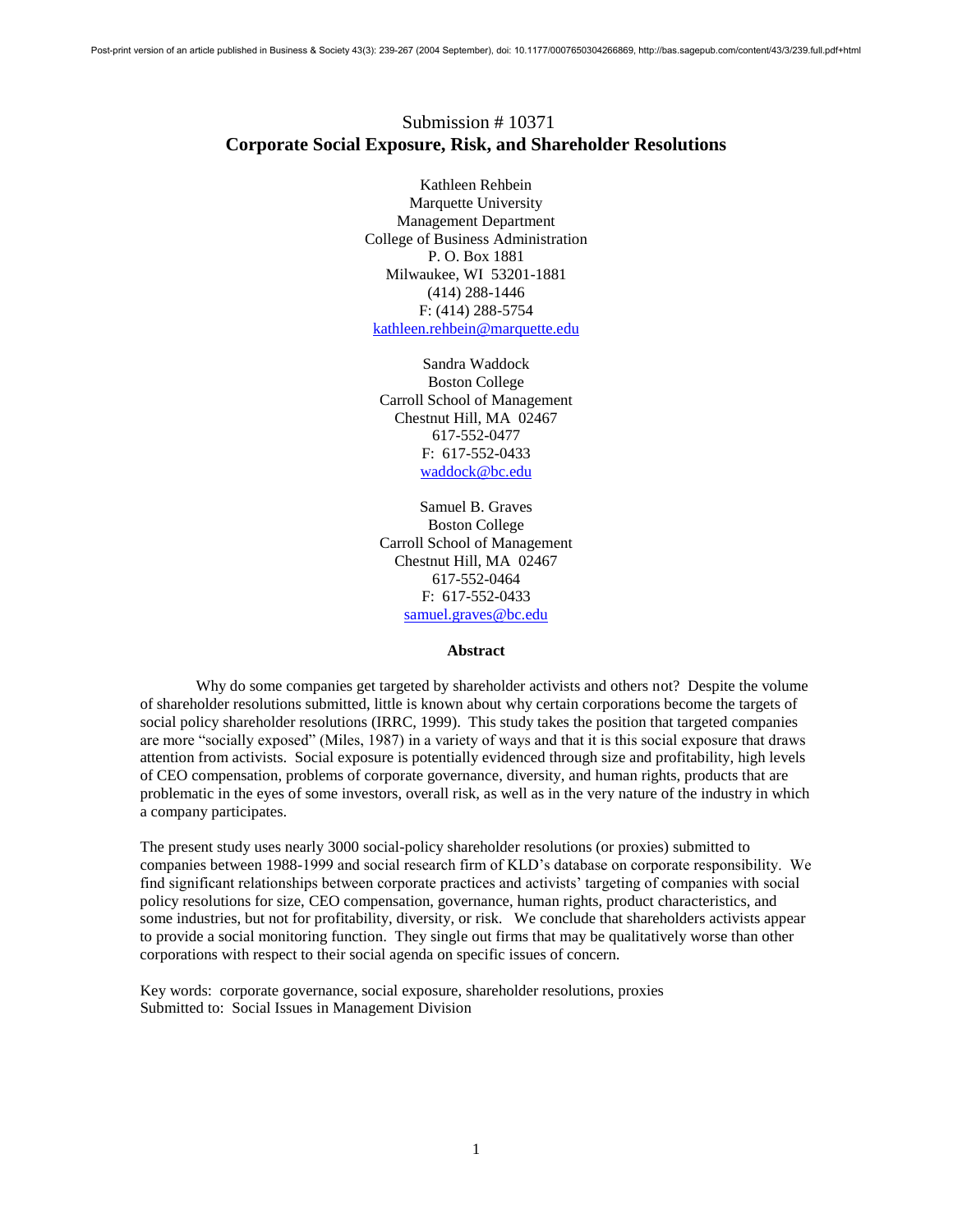#### **Corporate Social Exposure and Shareholder Resolutions**

#### **Abstract**

Why do some companies get targeted by shareholder activists and others not? Despite the volume of shareholder resolutions submitted, little is known about why certain corporations become the targets of social policy shareholder resolutions (IRRC, 1999). This study takes the position that targeted companies are more "socially exposed" (Miles, 1987) in a variety of ways and that it is this social exposure that draws attention from activists. Social exposure is potentially evidenced through size and profitability, high levels of CEO compensation, problems of corporate governance, diversity, and human rights, products that are problematic in the eyes of some investors, overall risk, as well as in the very nature of the industry in which a company participates.

The present study uses nearly 3000 social-policy shareholder resolutions (or proxies) submitted to companies between 1988-1999 and social research firm of KLD's database on corporate responsibility. We find significant relationships between corporate practices and activists' targeting of companies with social policy resolutions for size, CEO compensation, governance, human rights, product characteristics, and some industries, but not for profitability, diversity, or risk. We conclude that shareholders activists appear to provide a social monitoring function. They single out firms that may be qualitatively worse than other corporations with respect to their social agenda on specific issues of concern.

Key words: corporate governance, social exposure, shareholder resolutions, proxies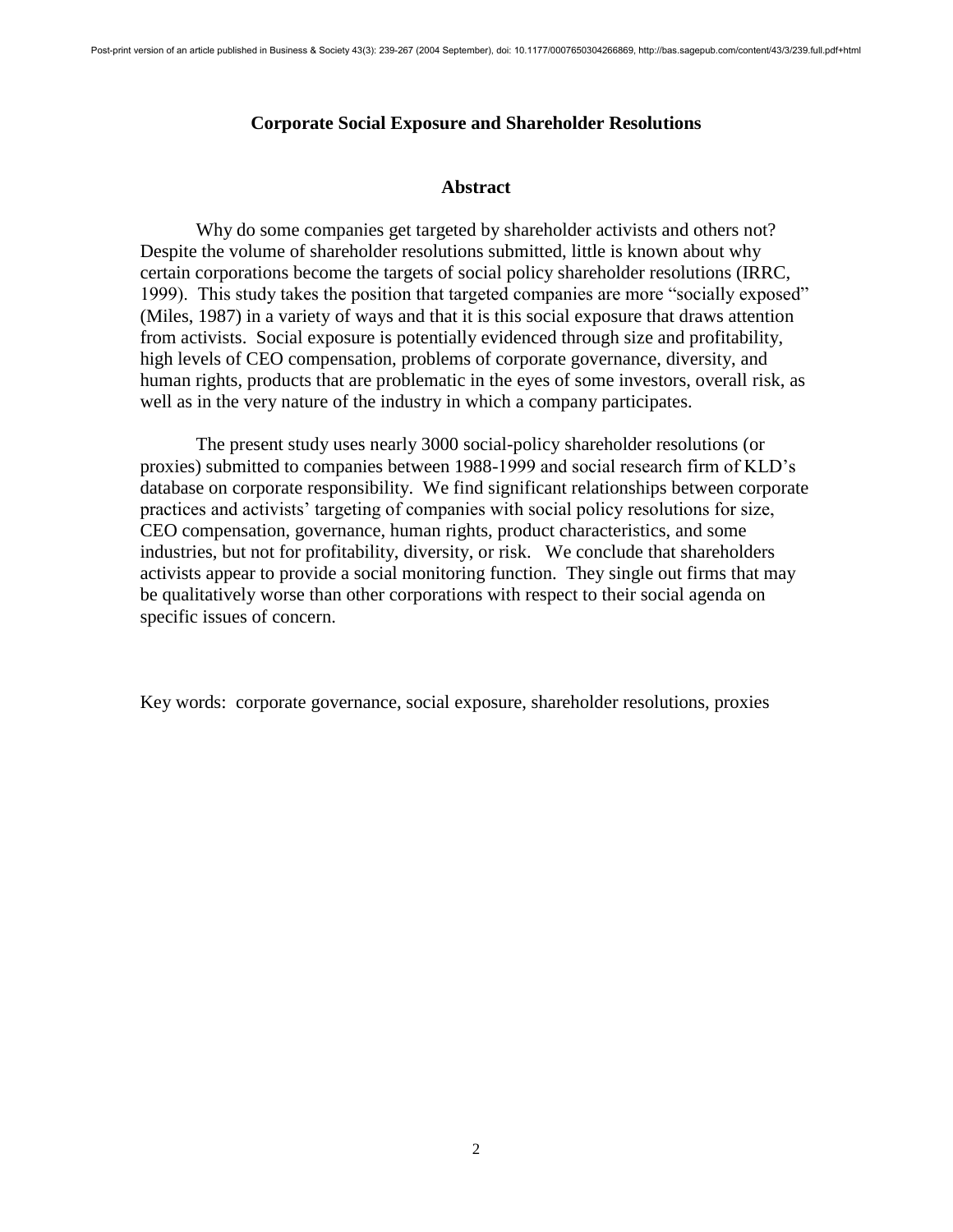#### **Corporate Social Exposure and Shareholder Resolutions**

In our ever-more connected world where corporate actions can receive worldwide attention at the click of an activist's mouse, shareholder activism has become one of the new realities facing senior managers. For example, shareholder activists now submit nearly 300 social policy shareholder resolutions annually to US corporations on social issues as wide ranging as company participation in so-called 'sin' industries, such as tobacco, alcohol, and gaming, violations of human and labor rights, and concerns about environment (Graves, Rehbein, and Waddock, 2000).

Shareholder activism is typically aimed at changing specific company practices. Although such activism can take multiple forms, not all are equally effective in changing corporate activities. In recent years, this activism has taken the form of shareholder resolutions submitted to management by individual investors, as well as by large pension funds, social investors, labor unions, and institutional investors (e.g., Kesner, 1989; Smith, 1996; Schwab and Thomas, 1998). The number of such resolutions has risen dramatically during the 1990s in part because it is considered one of the more effective means of drawing executives' attention to perceived problems and abuses.

Although many of these resolutions are withdrawn before being voted upon, some 130 shareholder resolutions actually came to a vote in 1998, taking considerable executive time and attention and as a result becoming strategic issues for the firm. The increase in shareholder activism is partially due to a dramatic increase in institutional ownership which has grown from 38% of common equity in 1980 to just over 53% in the mid 1990s (e.g. Gillan & Starks, 1997). Because of changes in corporate and state antitakeover statutes, institutional investors and large shareholders have had to rely more on internal monitoring mechanisms to enhance the shareholder value of the firms in which they invest.

But why do some companies get targeted by shareholder activists and others not? Despite the volume of shareholder resolutions submitted, little is known about why certain corporations become the targets of social policy shareholder resolutions (IRRC, 1999). We do not know, for example, whether companies are targeted simply because they are visible, or because they are the worst offenders in a given arena. Alternatively, they might be targeted because they are actually quite progressive and perceived as most likely to yield to activist demands and become role models for change. Issues drawing shareholder activists' attention shift over time, possibly depending on corporate performance with respect to different issues and stakeholders, and possibly as a result of what Miles (1987) termed a company's social exposure.

Miles (1987) suggests that a firm's social exposure will be a factor in its capacity to cope with the external environment in which shareholder activists operate. Social or business exposure, according to Miles, is a form of environmental risk that results from a company's product mix, geographical markets, and customer mix. Miles also proposed that a company's corporate responsibility rating would be a function of the "fit" between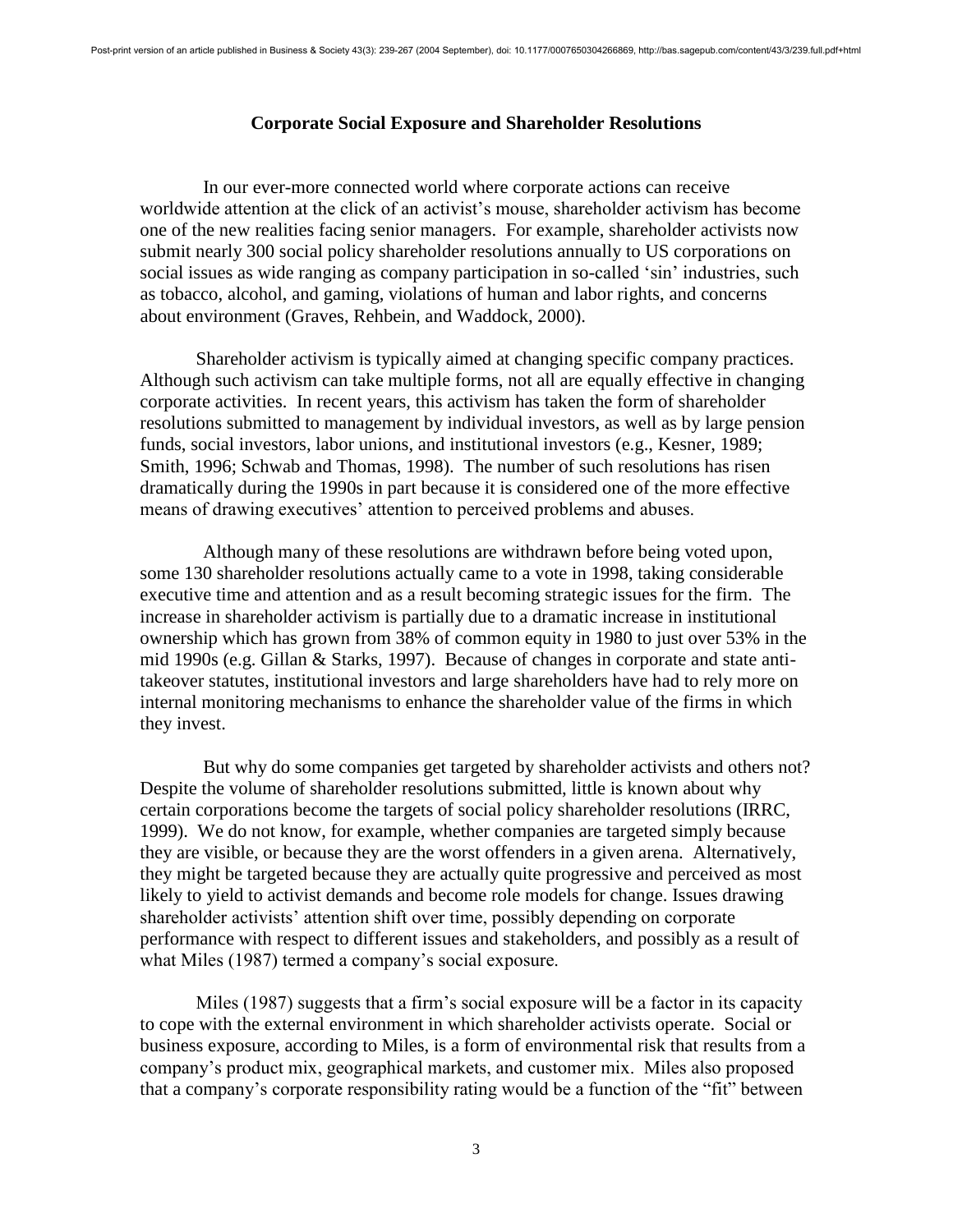a firm's social or business exposure and its boundary-spanning or external affairs structures.

Miles (1987) identifies several firm-specific characteristics that may make a firm more vulnerable to social activists demands or classes of firms subject to actions by shareholder activists. For example, a firm's product mix, and whether the product is viewed as a necessity or a luxury, may be the most important determinant of social exposure (Miles, 1987). Miles further argues that as a product becomes more of a necessity, then the firm's business decisions are more closely analyzed, creating greater social exposure. Another component of a firm's product mix is assessing any potential negative contingencies associated with the product. Miles concludes that firms producing necessity products that have the potential for causing harm are the most highly exposed.

Miles identifies other aspects of a firm's business strategy that contribute to a firm's social exposure, including customer and geographic mix. Consumer oriented firms must deal with the political power that consumers possess as well as an increased likelihood that they will make uninformed decisions. Firms located in urban areas are more likely to have to deal with proactive regulators and increased scrutiny from the media than firms located in more rural areas (Miles, 1987). Firm size is another factor that may increase a firm's social exposure (Post, Lawrence, & Weber, 1998). Larger firms with substantial resources or highly profitable firms, particularly with respect to their industries, are more likely to be targeted than are smaller or financially strapped firms simply because of the visibility brought by their success.

In addition to the factors Miles identified, it would seem that companies with publicly recognized problems in specific arenas, such as labor and human rights practices, problematic product categories, or governance issues might well draw shareholder resolutions addressing these specific issues. All of these are issues of interest to social investors because they are viewed as involving socially unacceptable practices or "incalculable" risks (Lydenberg & Paul, 1997; see also, Waddock, Graves, & Gorski, 2000).

Determining which companies are likely to be targeted for shareholder resolutions is important strategic information for both corporations and social stakeholders because much executive time and attention needs to be devoted to the governance issues implied by shareholder activism and the receipt of shareholder resolutions. Social activists need to make a determination about their own strategies with respect to social policy resolutions, by focusing on those companies whose actions they believe will make the most difference in furthering the specific agenda associated with the particular type of resolution. Strategic managers too need to know how to predict whether their firm is likely to be subject to these resolutions and learn how to avoid behaviors that attract such negative attention and distract top management teams. Although one of the factors that might lead to such activism is the extent to which a company is "socially exposed" (Miles, 1987), no studies to date appear to have tested this relationship, hence the focus of the present study. The present study will begin the process of filling in some of these gaps in understanding the nature and targets of shareholder activism.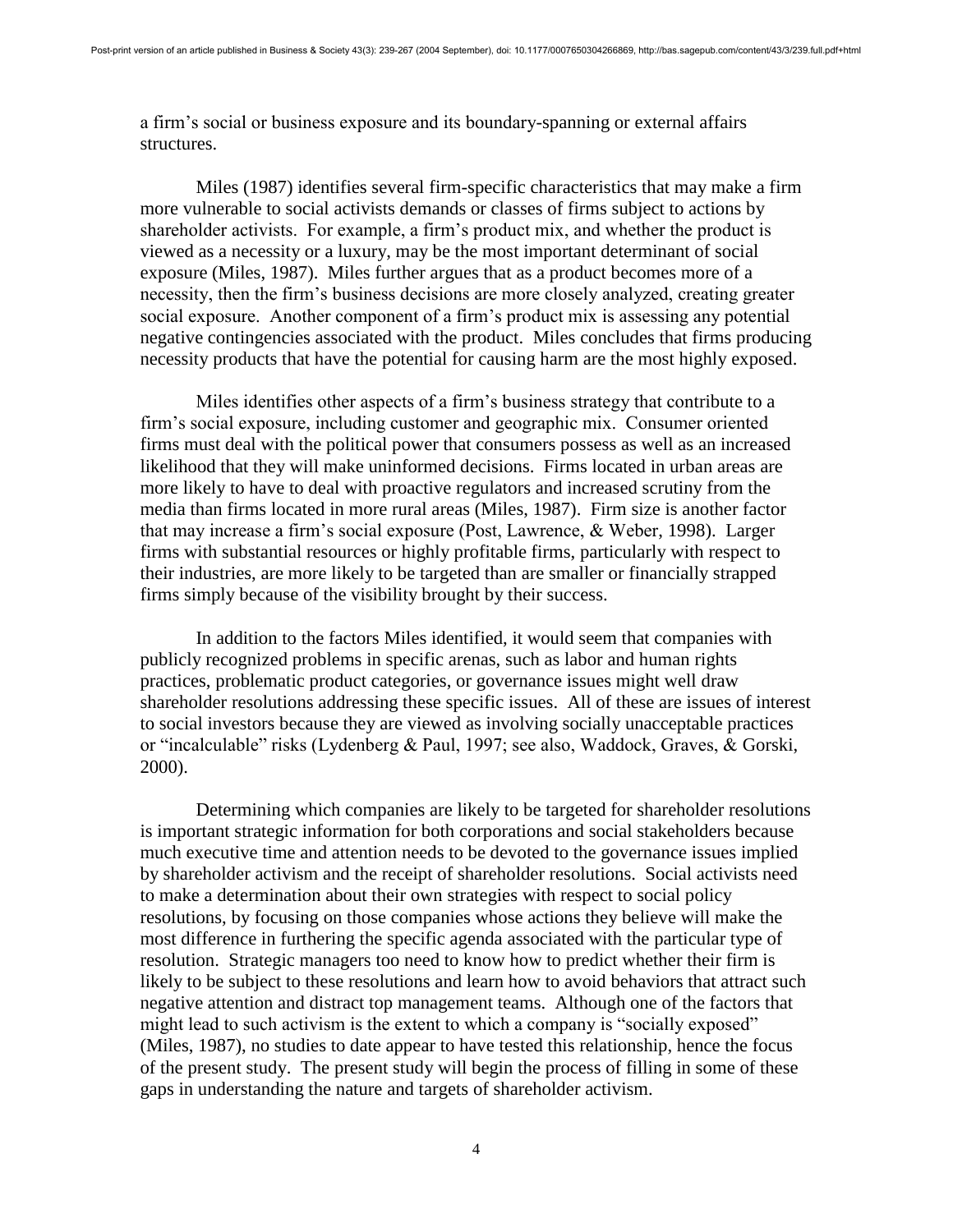#### **Social Exposure and Shareholder Resolutions: Hypotheses**

Understanding the demands of social activists is an important area for several reasons. First, social policy shareholder resolutions continue to be an important tool of social activists who want to pressure corporations to change their strategies and operating practices. Social policy shareholder resolutions cover a wide range of topics such as the environment, tobacco, international human rights, and political contributions. Table 1 provides a categorization of topical areas of social policy shareholder resolutions during the period 1988-1998, which will be used in the present study (for further information, see Graves, Rehbein, & Waddock, 2000).

In general, very little is known about the types of influence strategies selected by social activists. Frooman (1999) emphasizes the need to look at stakeholder influence strategies, an area that has been generally ignored in the discussion of stakeholder theory. In his theoretical development, he emphasizes the need to look at the factors that determine a stakeholder's choice of influence strategies. The present analysis will provide a context to understand in more depth how activist stakeholders make decisions concerning the use of one type of influence strategy, shareholder resolutions.

Secondly, this study will study some of those factors that Miles (1987) suggests contribute to a corporation's social vulnerability or exposure, and some related to corporate labor practices. As a result, we hope to shed some light on how much latitude firms may or may not have in reducing their social exposure through changing specific practices and how much is simply a function of their industry position and general visibility. Managerial discretion to make changes demanded or needed has been a significant topic in two policy areas, strategic policy and public policy (Key, 1997: 135). In strategic policy, researchers (e.g. Hambrick & Ambrahamson, 1995) have looked at how much discretion CEOs and their teams have had in making key strategic decisions. With respect to public policy, discretion has been an important component in the discussion of corporate responsibility (e.g. Key, 1997; Wood, 1991).

Individual actions have been examined to understand why some firms have experienced ethical failures (Key, 1997). But there has been little study about the more strategic decisions that may be targeted by social activists. One of the implications of the present study may be to shed some light on the extent to which firm leaders have discretion in developing their response to issues affecting specific stakeholders and ultimately limiting their vulnerability or social exposure. If a firm develops a stakeholder-related strategy can it ultimately reduce the number of social policy shareholder resolutions that it incurs?

The present analysis is, therefore, aimed at evaluating some of the determinants of firms receiving social policy shareholder resolutions based on the social exposure hypothesis. Why do some firms get targeted and others not? The idea of social exposure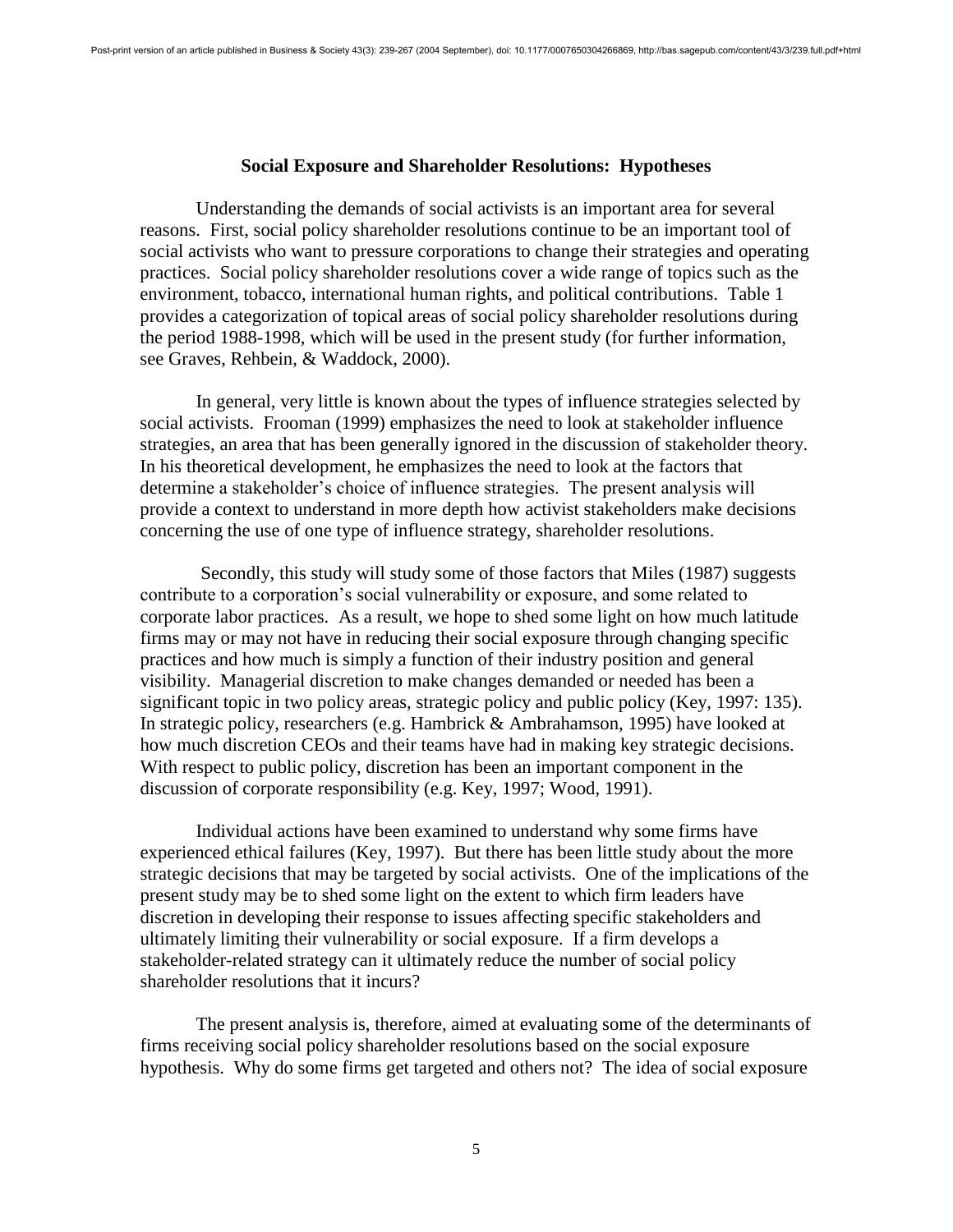as a rationale for targeting is compelling, hence the present study will address, to the extent empirically feasible, the following proposition:

*Proposition: Social activists are more likely to file social policy shareholder resolutions with firms that are highly exposed to their social environment as compared to firms that are less socially exposed.* 

As will be seen, to determine whether this proposition holds in practice, we need to develop specific and testable hypotheses related to a range of types of social exposure (since social exposure is a multidimensional construct), as well differently focused shareholder resolutions. Several particular arenas of social exposure have received a great deal of shareholder activists' like CalPERS' and the IRRC's attention. These arenas include company performance with respect to shareholders, corporate governance, labor practices, particularly with respect to developing nations, and the company's apparent attitude toward both consumer and financial risk. It is on these forms of social exposure that the present study will focus. As noted in Table 1, these three arenas were among the most targeted for social policy shareholder resolutions or proxies during the study period. Specific hypotheses related to these arenas of social exposure are developed below.

#### **Size and Financial Performance**

Simply put, one critical aspect of a company's social exposure may well be its size (Miles, 1987), which has already been shown to draw activist attention (Smith, 1996). Clearly, company size and public image—visibility—are primary corporate attributes that draw public attention (Smith, 1996). Shareholder activists may focus on the biggest players in an industry because changes within them will likely have the most impact or because they can serve as role models for other companies. Alternatively focusing on the "big guys" may draw the most publicity and create incentives for change because of public attention to corporate actions and decisions. Large size implies access to resources and hence to power, which activists may wish to contain. The first specific hypothesis to be tested is therefore:

## *H1: Social activists are more likely to target large companies with social policy shareholder resolutions.*

Extremely profitable companies may become targets simply because they are doing so much better than average companies in their industries that activists question the fairness of their returns and their performance. Higher than average returns can also draw critical activist attention to a particular company, as with Microsoft and antimonopoly activists, or to a whole industry, as the pharmaceutical industry has experienced from health care activists seeking lower health care costs. Although there is scant direct research on this topic, among the factors that have been investigated and found to be associated with being targeted are poor company performance and high levels of institutional ownership (Strickland, Wiles, and Zenner, 1996). Conversely, activists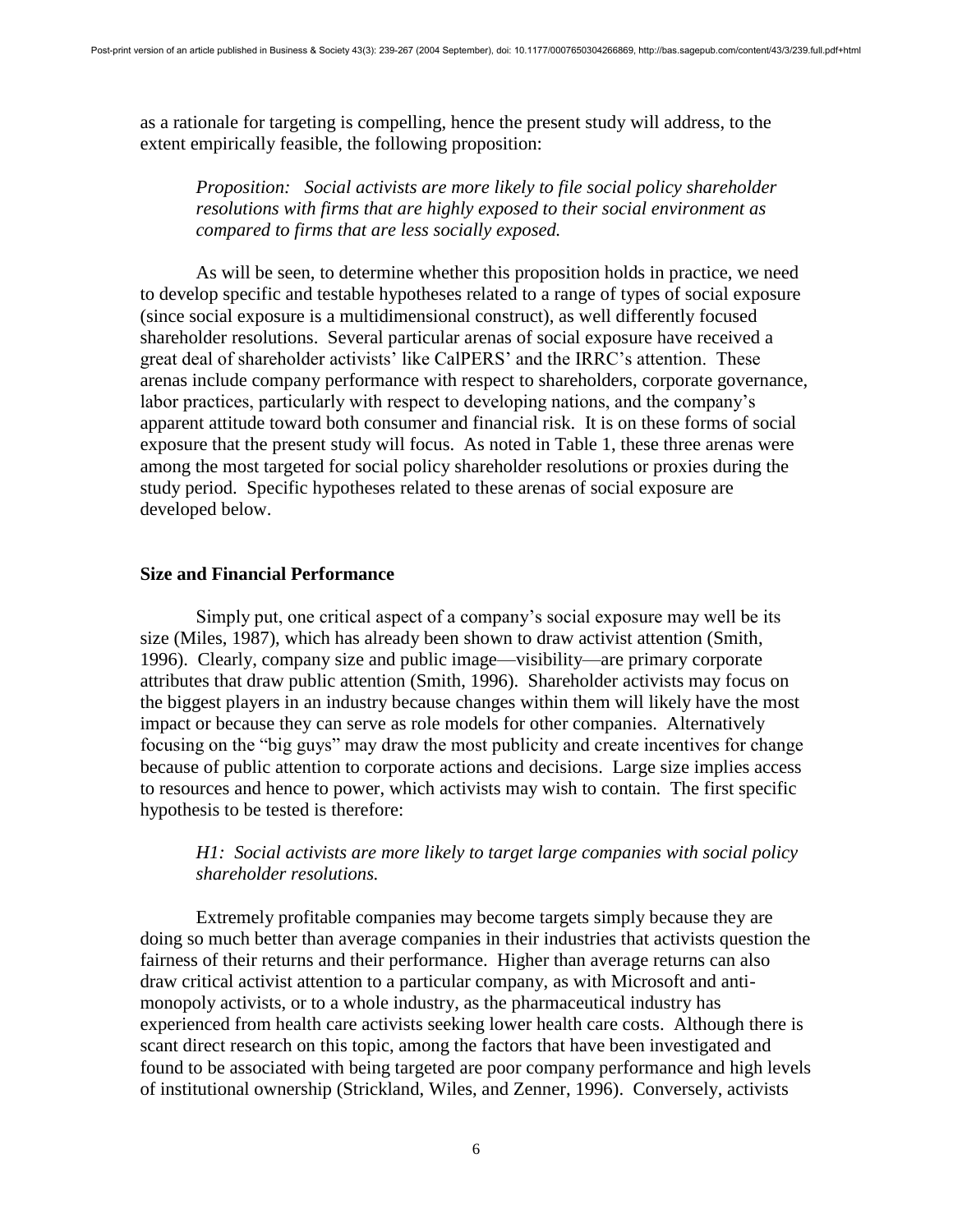may target companies that are profitable because they believe that such companies have "deep pockets" and can afford to make changes or because they believe that there is inequity in the distribution of resources in society that they wish to redress. Hence, a second hypothesis to be tested is:

# *H2a: Social activists are more likely to target more profitable companies with social policy shareholder resolutions.*

Although the size hypothesis is more consistent with the general proposition above, the alternate hypothesis that less profitable companies will be targeted so their performance will improve can simultaneously be tested. Poor financial performance is another aspect of corporate performance that possibly incites social policy shareholder activists (Strickland et al., 1996). This hypothesis suggests that activists would target less profitable companies in an effort to force management to take difficult actions that would improve shareholder performance, thus:

*H2b: Social activists are more likely to target less profitable companies with social policy shareholder resolutions.* 

## **Compensation and Governance**

Issues of governance, including CEO compensation, can raise red flags for social activists targeting corporations, creating social exposure for companies. Institutional investors, such as CalPERS, social reformers such as the IRRC, ICCR, and other religious groups, social investors like Trillium, Calvert, and Domini, as well as labor unions are all actively engaged in developing shareholder resolutions aimed at changing specific corporate practices that represent various forms of social exposure. In addition, social investors and activists are interested in developing on-going conversations about proper governance. Financial research (e.g. Gillan & Starks, 1997; Karpoff, Malatesta & Walking, 1996) has examined how shareholder activism has affected corporate governance.

One factor that may increase social exposure for specific firms is a high level of executive compensation relative to other companies, as might the perception that there are problems in the structure or design of the board itself (e.g., Buchholtz, Young, and Powell, 1998). Kren & Kerr (1997), for example, determined that CEO compensation affected performance, while board structure did not. Much negative press attention has been given to CEO compensation by labor rights activists, who publish information about the gap that exists between wages paid to laborers and the high compensation levels of executives (E.g., Schwab & Thomas, 1998).

Negative publicity related to governance issues is a form of direct social exposure, in particular when the press identifies corporations that are paying very high levels of CEO compensation as compared to the wage rates of labor. Such pay scales engender criticism from activists and expose the company to shareholder activism, thus: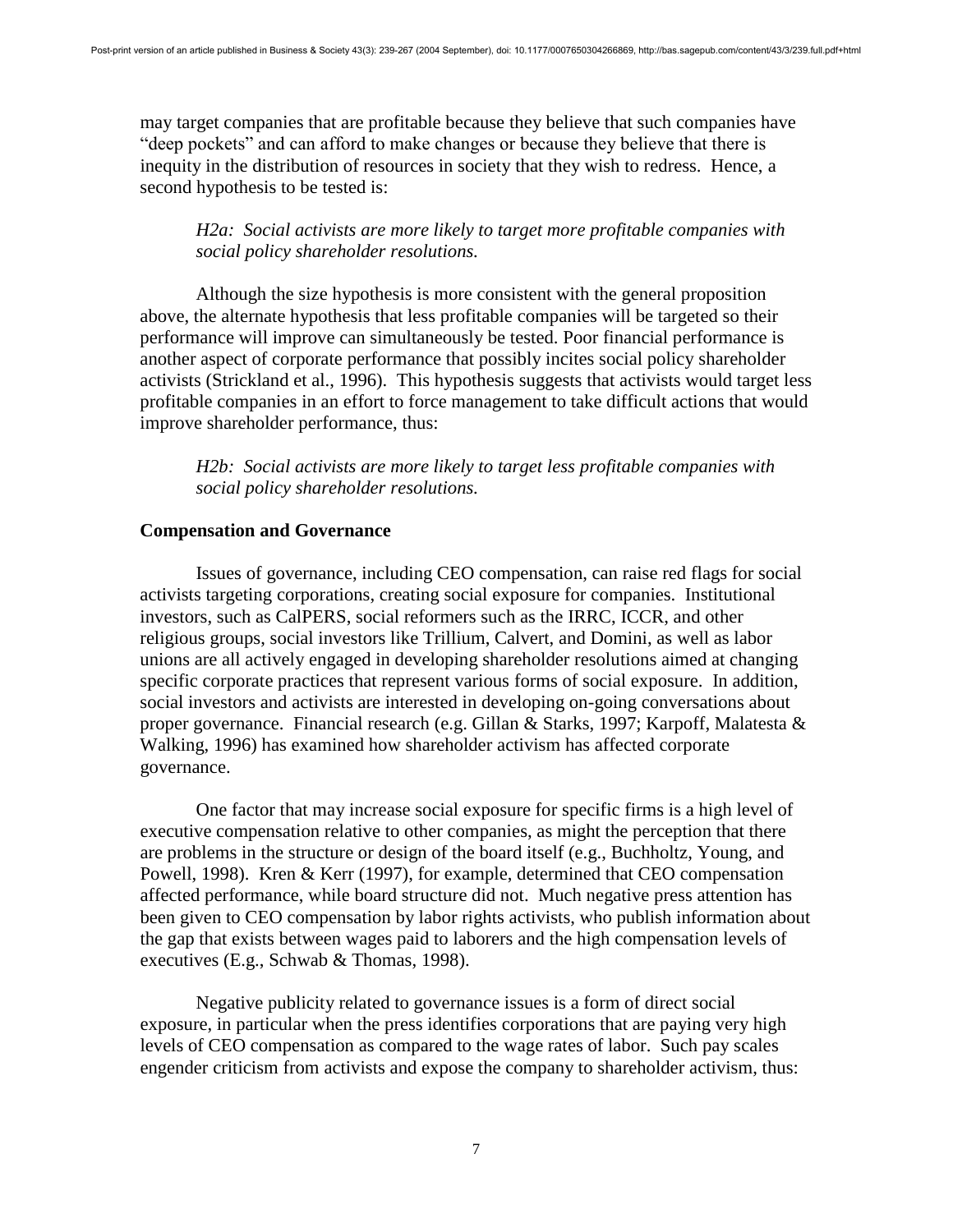*H3: Social activists are more likely to target companies that have generated concerns about the level of CEO or executive compensation with social policy shareholder resolutions on compensation.* 

Research on shareholder resolutions also suggests that social exposure may be related to changes in corporate governance policy that negatively affect shareholders, particularly large institutional shareholders (Pozen, 1994) or to other kinds of board activity such as number of meetings or board composition (e.g., Vafeas, 1999). Negative public reactions to corporate maneuvers to protect management or the company itself, e.g., from takeover, through golden parachutes, or greenmail, may represent the types of issues that draw activist attention around corporate governance (Bizjak & Marquette, 1998). Such actions might involve shifts of board representation, implementation of poison pills or other anti-takeover mechanisms that reward management. Given the research on board structure and composition, we propose the following hypothesis:

## *H4: Social activists are more likely to target companies that have controversial board policies with governance-related social policy shareholder resolutions.*

Similarly, lack of diversity of interests represented on the board and top management team of companies can also draw activists' attention, since it is widely assumed that better governance is associated with more diversity of perspectives, as well as representation of otherwise less represented groups. For example, lack of diversity in upper level management or on the board of directors is sometimes called into question as a problem by activist institutional investors, such as CalPERS (CalPERS, 2000). The converse of having diverse members on the board and in top management is believed by many activists to be an indicator of good governance (see [http://www.calpers](http://www.calpers-governance.org/)[governance.org\)](http://www.calpers-governance.org/). Hence, we posit the following:

*H5: Social activists are more likely to target companies with less diversity on the board and top management team with social policy shareholder resolutions related to corporate governance.* 

#### **Labor-Related Practices**

Another arena may make corporations socially vulnerable: sourcing from less developed countries, especially countries where labor abuses are known to occur. Labor activists, such as UNITE and the International Labor Organization, are particularly active in highlighting such abuses, which may come to the attention of shareholder activists as a result of publicity. Particularly when companies are dominant within their industries and thus highly visible, as are, for example, Wal-Mart and Nike, labor practices abroad and at home may be called into question. Labor unions have also become increasingly active in attempting to shift governance policies toward the interests of workers (Schwab & Thomas, 1998). This analysis will look at the connection between institutional activity and the employee and labor practices of corporations that get targeted by shareholder resolutions. Therefore,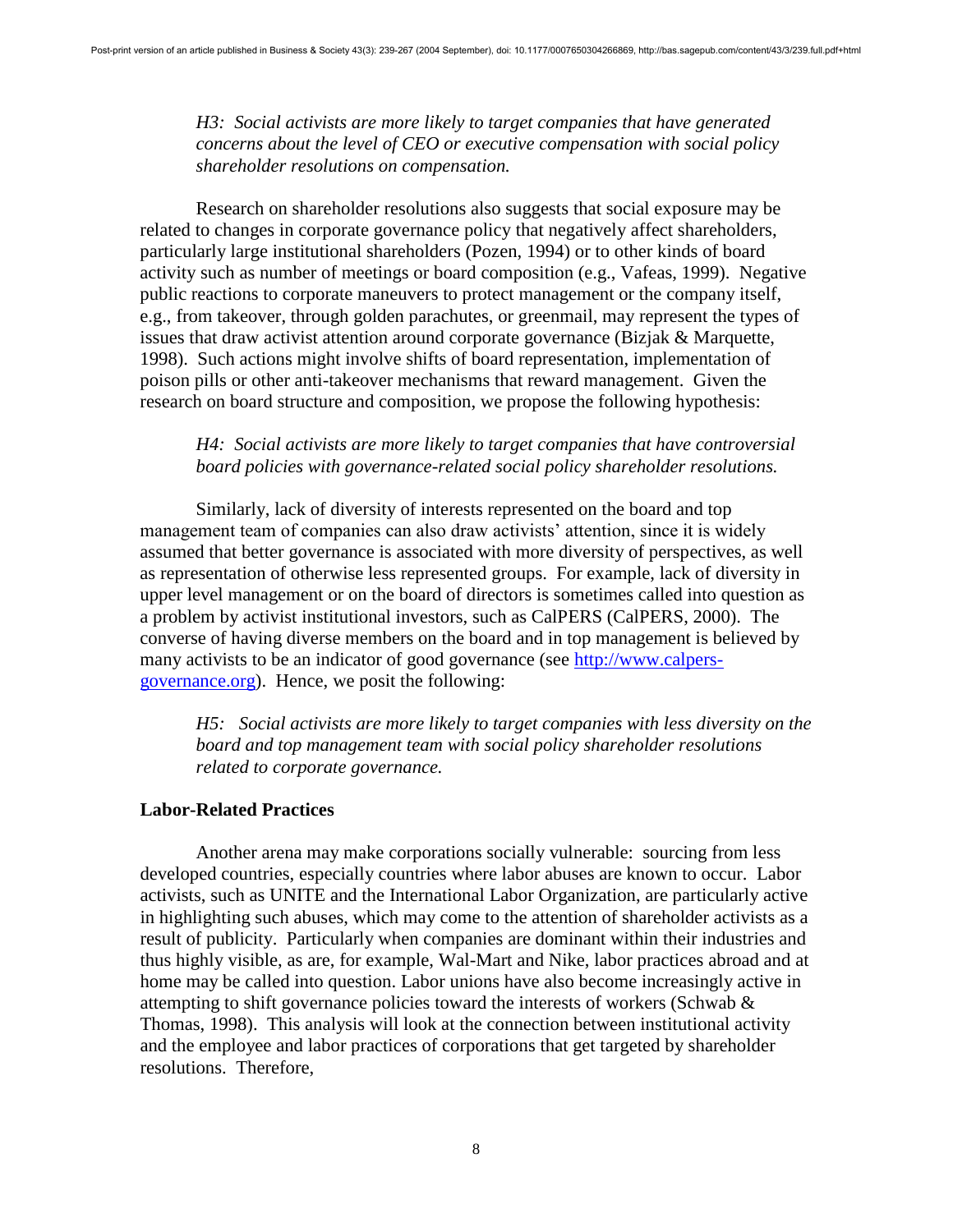*H6: Social activists are more likely to target with human rights social policy shareholder resolutions large companies relative to their industries, where concerns exist about their sourcing or labor practices.* 

#### **Industry Exposure, Product, and Debt-Related Risk**

Industry and product specific characteristics may also increase the social exposure of a firm (Miles, 1987), and may appear to create risks, some of which are "incalculable" (Lydenberg & Paul, 1997) to some investors. First, some industries' characteristics may restrict the potential actions that a firm has available for developing an effective social strategy. Strategic policy researchers have found that the industry in which a firm operates may affect managerial discretion. Although these researchers were looking at how industry characteristics limit managers' strategic choices, it is quite possible that some of these characteristics may also limit a firm's discretion with respect to its social strategy. Managerial discretion can be affected by industry characteristics like industry structure, regulatory intensity, resource availability, and the rate of technological change (Key, 1997).

Secondly, in the business and society literature, researchers have found that controlling for industry is in important in understanding a firm's corporate social performance (Graves & Waddock, 1994). Because of the nature of the industry and its historical context, there is variation in how industries are perceived by society. Bendheim, Graves, and Waddock (1998) give an example of how the extraction industries have incurred a much heavier environmental burden than the service industries. In general it has been noted that the reputation of an industry has a spillover effect on all the members of an industry, as the Exxon Valdez incident illustrated (Russo & Fouts, 1997: 542).

As Miles' (1987) ideas noted above suggest, companies that produce products perceived as harmful in some way may be more socially exposed than firms producing products that few members of the general public perceive as problematic. For example, companies operating in the so-called "sin" industries (Davidson, 1996) of alcohol, gaming, tobacco, and, to some extent, nuclear power and military contracting have been subject to so-called negative screens by social investors. As result, these companies may well be more socially exposed to activist critiques than would be companies not engaged in these industries.

Certainly firms producing problematic or risky products or services are potentially seriously socially exposed, as Miles detailed in an earlier study (1982). Such products or services may pose what some actors in society (particularly social investors) consider to be "incalculable" or unacceptable risks (Lydenberg & Paul, 1997). Indeed, it is these industries on which some of the original social screens for social investors were developed. Such risks potentially include human rights abuses, military contracting with its risk of war, and involvement with nuclear power. Therefore,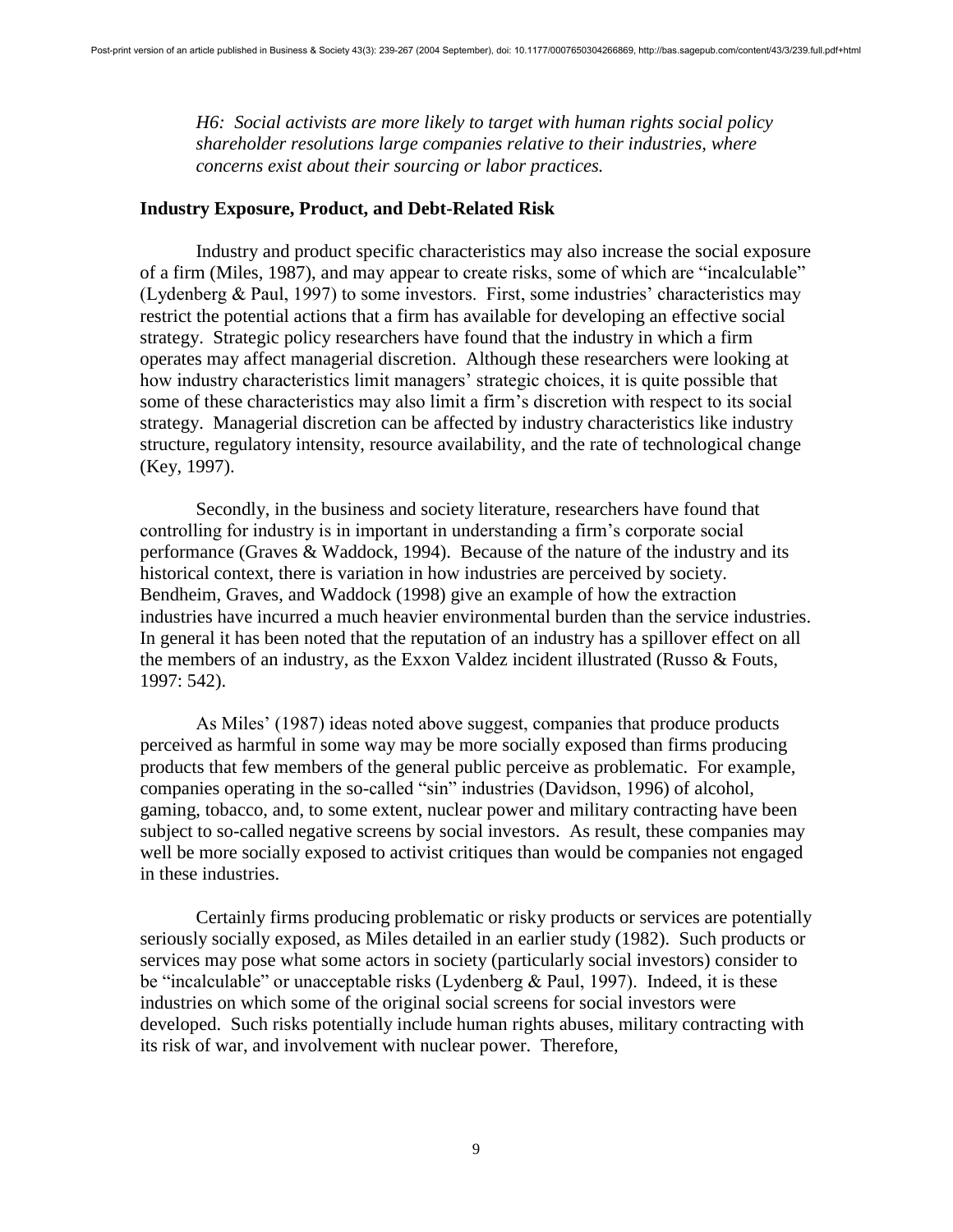*H7: Social activists are more likely to target that participate in industries that represent potentially "incalculable risks" to some social investors (human rights abuses, military contracting, nuclear power, or involvement in so-called sin industries) with related social policy resolutions.* 

**Debt Load**. Another form of social exposure may be related to financial risk. Recent studies have found that institutional investors consider information about a firm's social policy before they make their investment decisions. Graves and Waddock (1994) find that risk aversion is one of the strong motivators of institutional investor's decisions. Interestingly, they find that firms with strong corporate social performance lower the risk for institutional investors. They find little empirical evidence to support the myopic perspective, which indicates that institutional investors have more of a short-term perspective than individual investors.

One means of assessing the risk of a company is the extent to which a company has accumulated debt versus equity. Higher debt implies a higher propensity to take risks, which might mean that companies attract attention from social activists who prefer a more stable investment. Hence,

## *H8: Social activists will be more likely to target firms with higher debt/equity ratios than those with lower debt/equity ratios.*

**Industry Characteristics.** Other research has shown that overall social performance in certain industries, such as extractive industries, manufacturing industries, and heavy manufacturing generally receives overall lower ratings with respect to corporate social performance (Waddock & Graves, 1997). It is conceivable that such industries are perceived to be more problematic with respect to the environment or, perhaps because they tend to be mainstream industrial manufacturers, to have more labor problems, would also be targeted by social activists for shareholder resolutions.

Additionally, Miles (1987) suggests that companies that have consumer-oriented products will be more socially exposed than others are. Consumer companies are, by the nature of their products and services, exposed to the general media, consumer complaints, and widespread name recognition and could, as a result, be more subject to the kinds of pressures brought to bear on them by social activists.

Thus,

## *H9: Social activists are more likely to target companies participating in industries that receive overall lower corporate responsibility ratings and have high levels of consumer-related products.*

Taken together measures relating to size and financial performance, governance and CEO compensation issues, labor practices, industry and product characteristics, and risk provide an array of issues that legitimately be termed corporate social exposure against which we can assess how social activists target social policy proxies.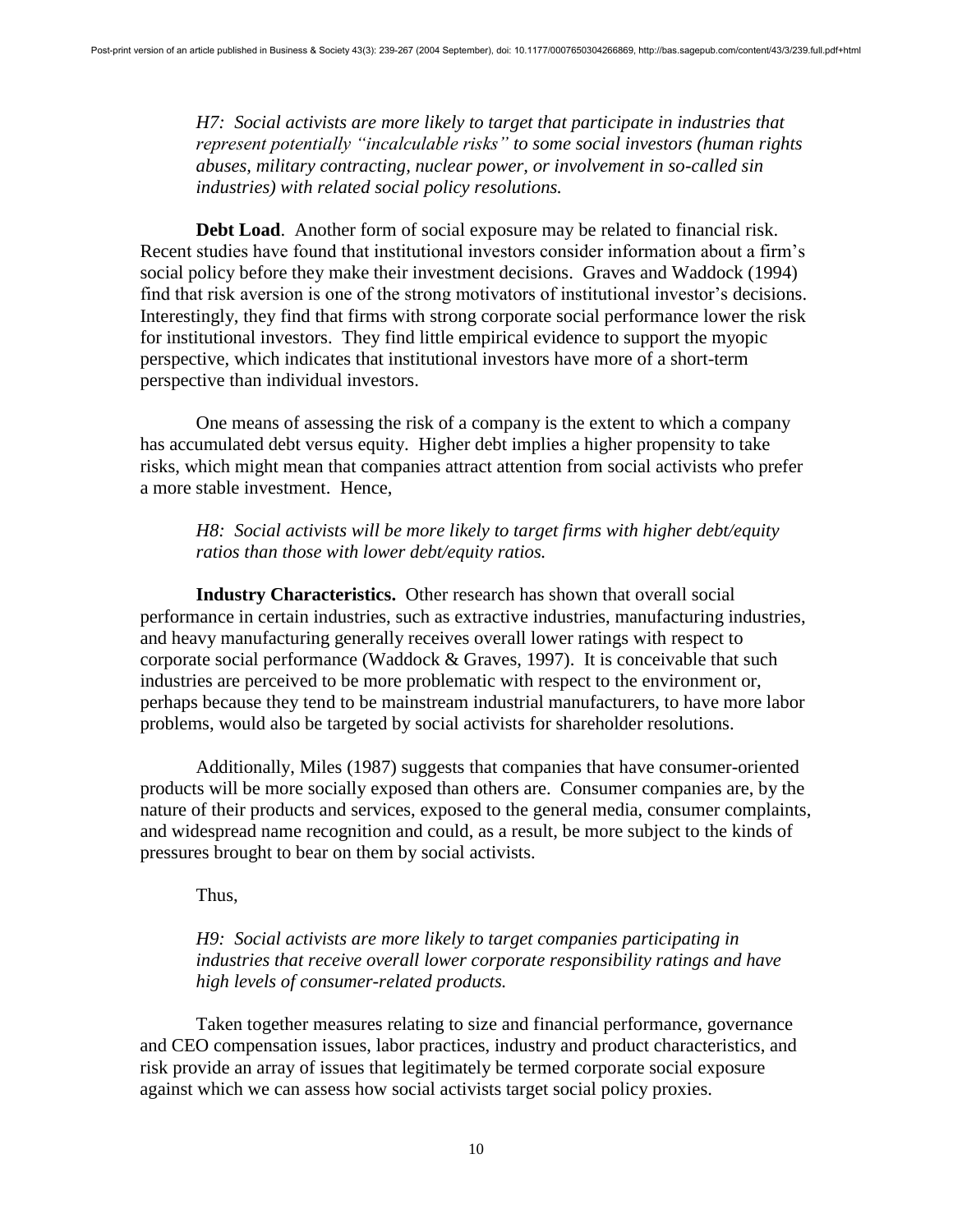#### **Methodology**

The goal of this study is to determine whether corporate practices that increase social exposure tend to draw shareholder resolutions from activist investors. As the hypotheses suggest, we require information about companies' corporate responsibility in a number of different stakeholder arenas, as well as about which companies have been subject to shareholder resolutions and the nature of those shareholder resolutions.

**Shareholder Resolution Data**. Shareholder resolutions for the eleven-year period from 1988-1998 are from the Investor Responsibility Research Center (IRRC). IRRC annually tracks all the social policy shareholder resolutions filed. The filed resolutions include all of the resolutions that were voted on, withdrawn or omitted, so they provide a full array of corporate targets, even those who took action on the resolutions. The Interfaith Center on Corporate Responsibility itself often files over half of the social policy shareholder resolutions. Labor unions, social investing funds, public pension funds, and unaffiliated individuals have also been responsible for filing shareholder resolutions. For each resolution, data on the topic, target company, and year of the resolution were collected.

IRRC tracks all shareholder resolutions submitted during each calendar year, thus the dataset includes all of the resolutions submitted, whether they were voted on or withdrawn. The total dataset contains 2966 shareholder resolutions, of which 22 were eliminated because of missing data. The remaining 2944 resolutions were sorted into the 27 categories listed in Table 1. Shareholder resolution (or proxy) data include company name, Cusip number (an identifier), year of resolution, and a coding by proxy type.

**Corporate Responsibility Data.** Information about a corporation's corporate responsibility is from Kinder, Lydenberg, Domini (KLD), an independent rating service, which has measured the performance of Standard and Poor's Fortune 500 companies along ten different dimensions of responsible practice since 1991. Ratings for the years 1991-1999 are included in the data for the entire Standard & Poors 500 largest companies for each year. KLD's ratings assess ten dimensions of corporate responsibility and have been extensively used in research on corporate responsibility.

KLD measures the strengths of and concerns about corporate practices and policies within each of the ten categories annually. Stakeholder related categories include employee relations, product (quality, used here as a surrogate for customer relations), community relations, diversity management, environment, international issues, and "other," a category that assesses issues of governance, executive compensation and controversial issues particular to specific firms (Waddock & Graves 1997). Additionally, KLD rates all of the companies with respect to specific issue areas of concern to social investors (e.g., participation in alcohol, tobacco, and gaming, nuclear involvement, military contracting) only with concerns, since there can (in the view of some social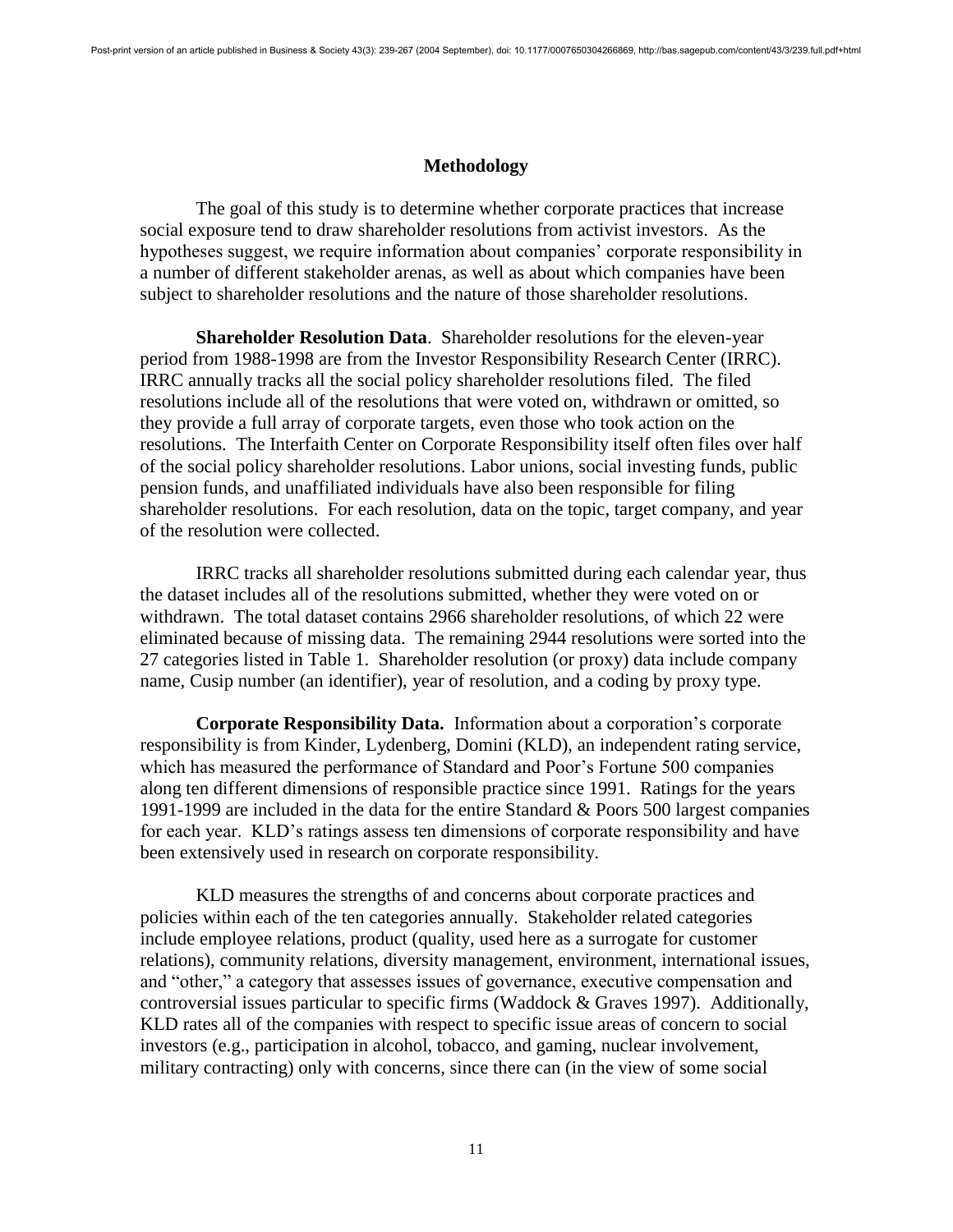investors) be no strength within such categories. We use the KLD ratings as specified below to test individual hypotheses.

Where appropriate, KLD's specific reason codes rather than the overall rating are used to assess a company's performance for a specific variable, as will be discussed in more detail below. Corporate responsibility in an arena is measured by constructing a variable in which a company's strengths within a category are subtracted from the concerns (C-S) to yield a measure we term net concerns. Construction of the net concerns measure was necessitated when using the reason codes (vs. the summary ratings, which have been used rather extensively in previous research) because there are different numbers of concerns and strengths within each category.

For example, the diversity category lists as strengths, having a minority or woman CEO, promotion of woman and minorities, diversity on the board of directors, progressive family benefits, contracting with woman and minority owned companies, employment of the disabled, progressive gay and lesbian policies, and other strengths. Concerns in that category might include controversies with respect to diversity management, non-representation on the board and in top management, and "other concerns." Similar breakdowns occur within each category.

**Financial Performance and Size Data**. Firm specific financial performance and size data were acquired from the Standard and Poors COMPUSTAT, except for total return to shareholders, which is from the CRSP dataset. Financial data include total assets, total number of employees, total return to shareholders, total sales, and net profits, for each year of the study.

**Analysis.** Regression analysis was used to test the specific hypotheses, based on the years in the dataset that match, i.e., from 1991-1998. To test for validity of results, we also ran several of the runs using logit analysis, using a categorical dependent variable, shareholder resolution, yes or no. Because the results were very similar to those of the ordinary least squares (OLS) regression analysis, regression was subsequently used for ease of interpretation.

Table 2 lists the specific KLD general categories or reason codes used to test each of the seven hypotheses in this study, as well as the shareholder resolution variable used for the specific tests.

Hypothesis 1, the size hypothesis, was tested using models with three different measures of size: total number of employees, total sales, and total assets. The dependent variable for each of these models included all of the proxies in the dataset during the study period.

Hypotheses 2a and b, the profitability hypotheses, were tested using all proxies as the dependent variable and total return to shareholders (a market-based measure of profitability) as the independent variable, with controls for risk (debt/assets), size (number of employees**),** and industry. In addition, although initial results showed no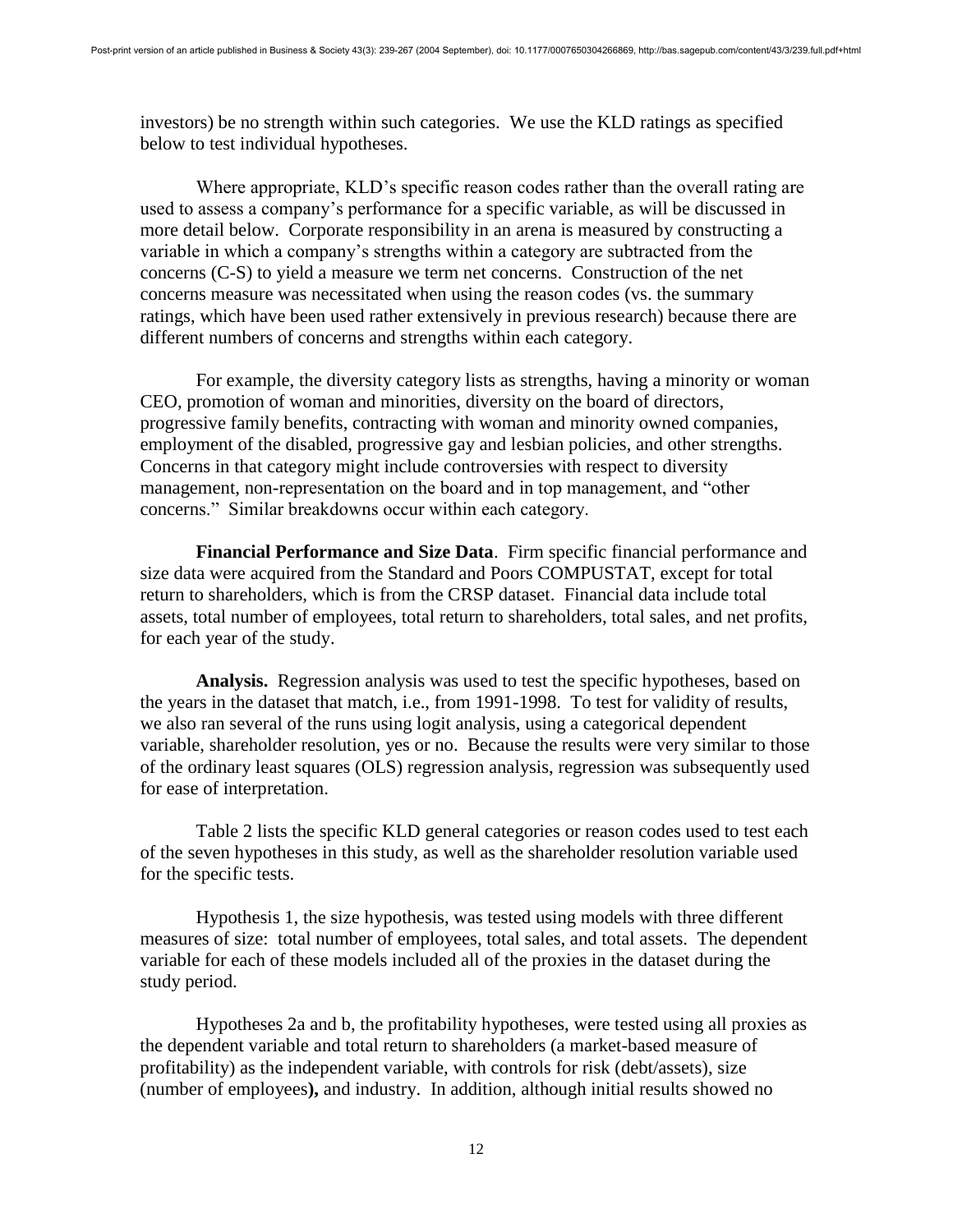relationship, we used a quadratic model to test the possibility that the relationship is nonlinear, i.e., that *both* highly profitable and unprofitable companies are targeted, while companies with average performance might be left alone.

Hypothesis 3, the CEO compensation hypothesis, was tested using compensationrelated proxies as the dependent variable, with KLD's reason code for high CEO compensation (concern) minus KLD's reason code for limited compensation as the independent variable. Profit, size, and industry were controls.

Hypothesis 4, the general governance hypothesis, was tested using the governance-related proxies as the dependent variable, and KLD's "other" categories (C-S) for the independent variable. The "other" category includes concerns about high CEO compensation, tax disputes, ownership concerns, and a miscellaneous category called other concerns; strengths include limited compensation, ownership strength, and others not included elsewhere. Profit, size, and industry were controls.

Hypothesis 5, the diversity and governance hypothesis, was tested using governance proxies as the dependent variable, and total KLD diversity concerns minus total KLD diversity strengths as the independent variable, with the same controls as above.

Hypothesis 6, the human rights hypothesis, was tested using human rights oriented proxies as the dependent variable. The independent variable was KLD's total non-US operations (which focuses on issues such as human rights and labor problems), concerns minus non-US operations strengths, with the same controls as above.

Hypothesis 7 focuses on companies operating in industries where social exposure is high because of potential human rights abuses, military involvement, nuclear, or "sin" industry involvement where some social investors have expressed specific concerns. The independent variable was a composite that included KLD's negative screens on tobacco, military involvement, alcohol, gaming, firearms, and nuclear power. The dependent variable consisted of a composite of the social proxies related to "risky" activities. These "risky activities" included proxies on human rights, product categories like tobacco, military, firearms, animal rights, abortion, infant formula, alcohol, dairy, as well as proxies related to negative images, food safety, and farming practices that are considered problematic by social activists.

Hypothesis 8 assessed whether companies that can be considered more "risky" by virtue of carrying higher debt were targeted more by social activists than less risky companies. The independent variable was debt/assets, which was regressed against the total proxies count.

Hypothesis 9 assesses whether certain industries, by their very nature, are targeted more frequently than others that may have less overall social exposure. We regressed total proxies submitted as the dependent variable against the industry dummy variables to determine whether certain industries were targeted. Each dummy variable represents the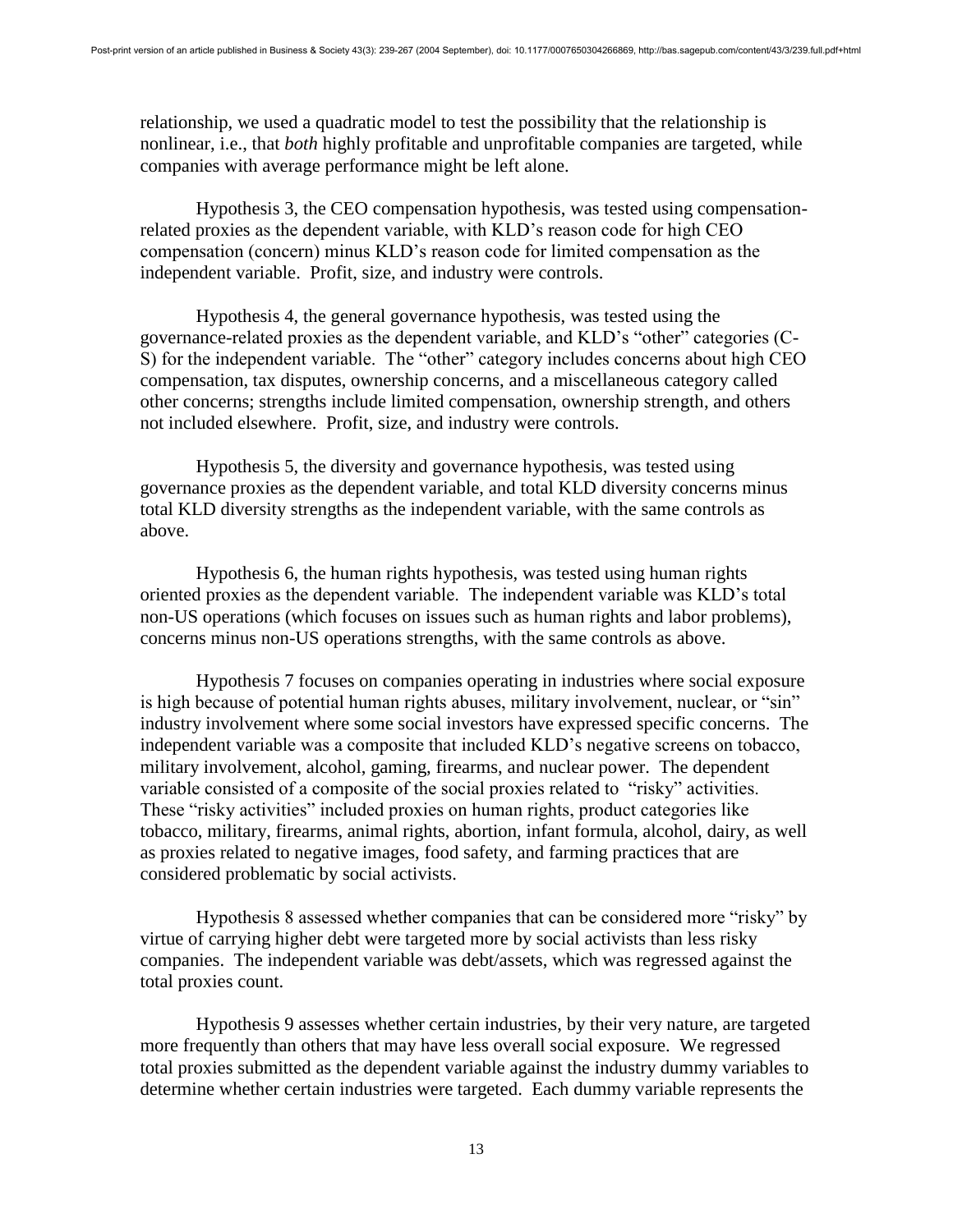difference between that industry and the mining and construction industry. Positive and significant differences indicate that a specific industry receives significantly more proxies than does mining and construction.

#### **Results**

Results for the size and profitability hypotheses are presented in Table 3. Hypothesis 1 suggested that companies would be targeted with shareholder resolutions (proxies) if they were larger rather than smaller. This hypothesis, tested using three different variables to measure size (number of employees, total sales, and total assets) was supported at  $p < .0001$  for all three models (see Table 3). Controls for risk (debt/assets) and total return to shareholders (a market-based measure of profitability) show no significant effects. These results explain between 10-23% of the variance without industry controls and between 17-26% of the variance, when industry controls are included. Indeed, consistently throughout this research, size appears to be a determinative factor for social activists targeting companies with social policy shareholder resolutions.

Hypothesis 2a proposed that more rather than less profitable companies would be targeted for social policy shareholder resolutions, while 2b, proposed the converse. As Table 3 shows, the profitability hypothesis was not supported in either direction, as there is no relationship between total return to shareholders, the market-based measure used, and shareholder resolutions submitted. Notably, the control for size was significant at p=.002, with 13% of the variance explained by this result.

These hypotheses were also tested using a quadratic equation to test for a Ushaped relationship between profitability and being targeted. As with the linear equation, the results of the quadratic test were insignificant. We conclude that there is no relationship between the level of a firm's profitability and its being targeted by shareholder activists, in direct contrast to the size of the firm, which does subject it to such activism.

Table 4 presents the results for social policy shareholder resolutions related to general issues of corporate governance and human rights. The third hypothesis focused on the link between shareholder resolutions related to compensation and company performance on the KLD rating focused on CEO compensation to determine whether performance and resolutions submitted are related. The results, presented in the first model of Table 4 show support for this hypothesis, at p<.0001, suggesting that this relationship does hold. On the other hand, little variance (only 2%) is explained by this result. The controls for total return to shareholders and size (number of employees) are also significant at p<.0001.

Hypothesis 4 tested whether there is a relationship between performance on the KLD rating of governance-related issues with activist's targeting of companies with governance-related proxies to determine whether companies that are rating as having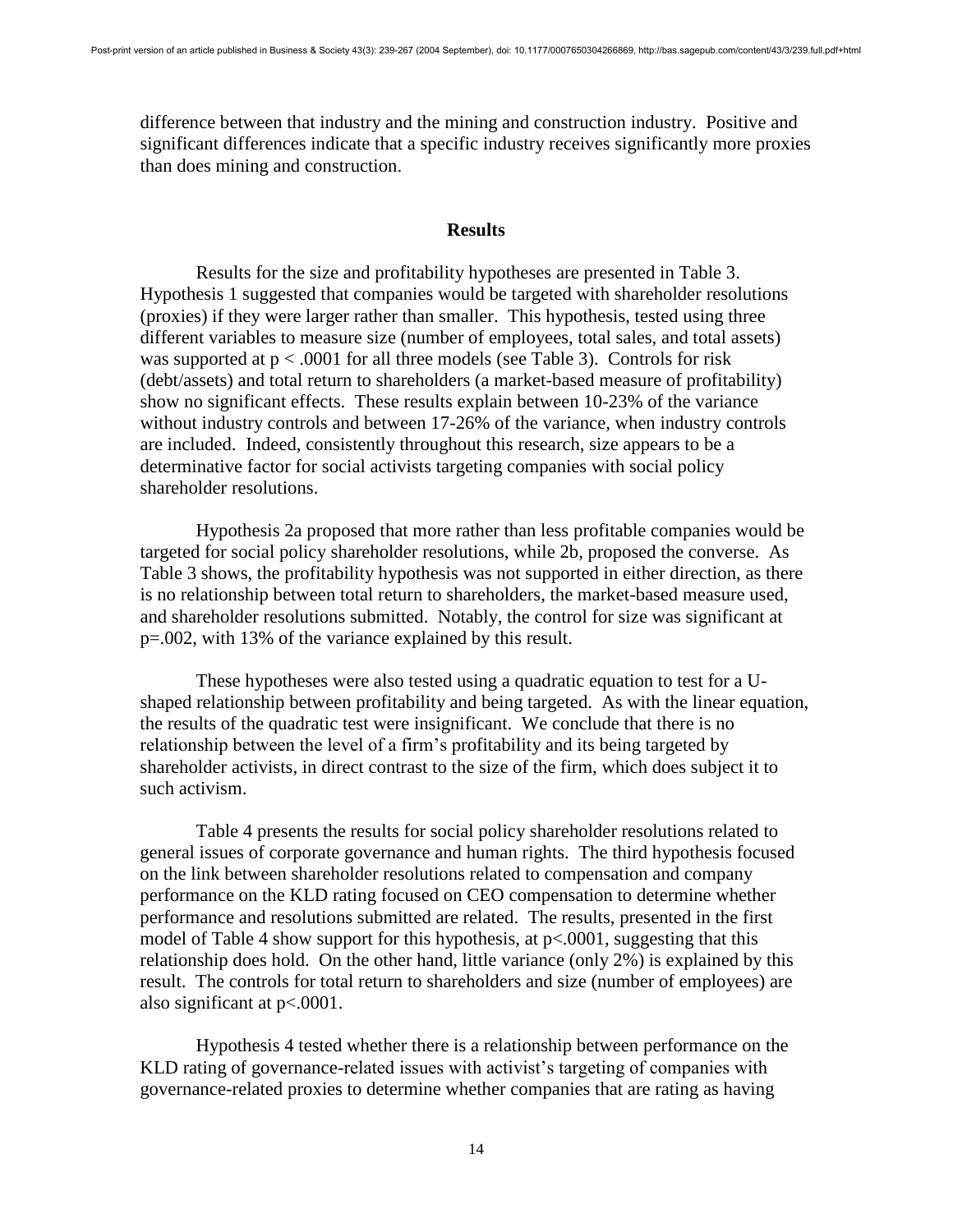more governance issues are the ones actually targeted. This hypothesis receives marginal support  $(p<.01)$ , and neither of the controls is significant.

Hypothesis 5 focused on whether governance proxies might be submitted to companies whose ratings with respect to their performance on diversity management (i.e., representation of traditionally under-represented groups on the board and in top management ranks) (see Table 4). This hypothesis was not supported, though the size control was again significant.

Hypothesis 6 focused on labor-related corporate practices, testing whether companies receiving proxies on human rights issues were rated lower on KLD's measure of their non-US operations, a rating emphasizing issues related to treatment of workers, working conditions, and human rights. This hypothesis was supported and the result was highly significant ( $p<0001$ ), and the control variable for size was significant at  $p<001$ .

Table 5 presents the results for the product and financial risk hypotheses. Hypothesis 7, which suggests that companies with problematic products and practices will be targeted more than companies whose products and practices are not as problematic, was strongly supported  $(p< .0001)$ . On the other hand, there appears to be no relationship between the level of company risk, measured by debt level, and targeting by social activists (Hypothesis 8).

Finally, Hypothesis 9 proposed that there would be a relationship between the overall social exposure in an industry, measured as total net concerns for the industry as rated by KLD (concerns minus strengths). Table 6 presents the results of this analysis, and shows, as expected, considerable variability across industry groups. Each of the regression coefficients in this table represents the difference between a particular industry and the mining and construction industry (which was defaulted). For example, chemicals and pharmaceuticals show a coefficient of 8.45, which is highly significant. This finding says that, other things equal, chemicals and pharmaceuticals receive significantly more proxies than mining and construction. All other coefficients are interpreted similarly.

Table 6 is organized by descending order of corporate responsibility (i.e., net concerns), with industries receiving the lowest overall ratings listed first. No pattern is immediately discernable, although it is clear that the extraction-based industries, such as chemicals/ pharmaceuticals, refining/rubber/plastic, and forest products/paper/publishing all get targeted more heavily and exhibit more "net concerns" than do other industries. For example, despite their lower overall industry ratings for corporate responsibility (more net concerns), industries such as transportation, hospital management, and containers/steel/heavy manufacturing do not appear to receive as many proxies as the former heavy-manufacturing or extraction-based industries do.

Further, food/textiles, a consumer-products industry grouping, and computers/autos/aerospace, a technologically-based grouping, receive significantly more proxies than do other industries that have about the same overall level of net concerns. Interestingly, the overall lowest rated industry, Transportation (with -.27 net concerns) ,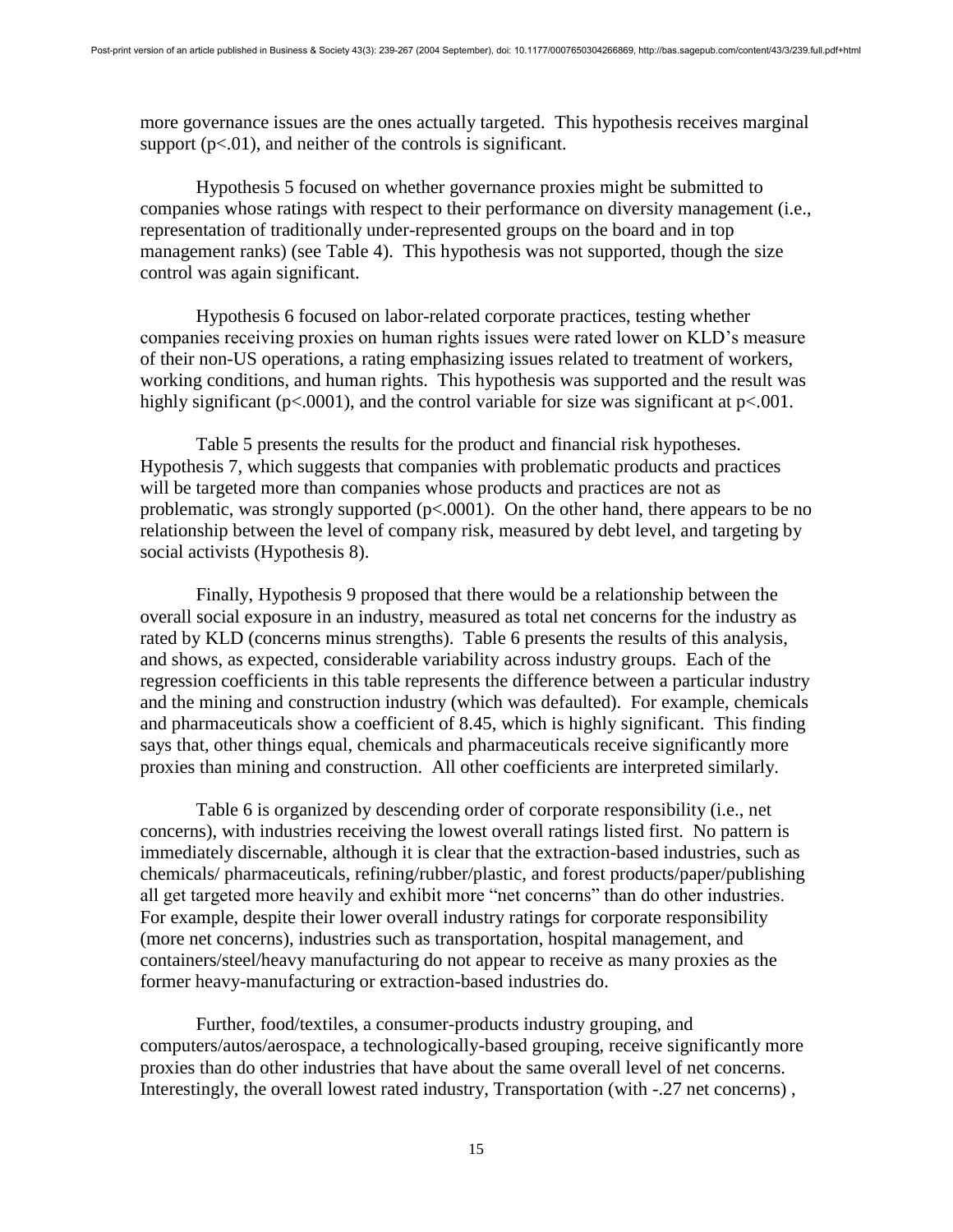does not seem to be targeted by social activists, while the highest rated industry, computers/autos/aerospace at +.66, is a highly targeted industry.

Overall, three industries that are negatively rated in terms of corporate responsibility are among the most targeted industries, while only two with overall positive corporate responsibility ratings are so targeted, however these two are among the highest rated of all industries. One possible differentiating factor between industries that get targeted with social policy shareholder and those that do not is that the targeted industries all seem to be predominantly manufacturing based, while the industries that avoid being targets tend to be more service-oriented.

#### **Discussion**

This study focuses on some of the factors that create what Miles (1987) termed social exposure for companies, exposure that potential subjects them to the shareholder activism that arose during the last two decades of the twentieth century. We argued that social exposure would be evident in issues related to company size and profitability, governance policies, diversity management, human rights, exposure related to certain product, risk, and industry. Generally speaking and with some exceptions to be discussed below, social exposure in these various arenas does seem to open companies up to targeting by shareholder activists.

The general thrust of the findings is that shareholder activists tend to target large and therefore highly visible companies as well as companies that evidence behaviors of concern in specific arenas related to governance and human relations. On the other hand, neither profitability nor financial risk, measured by debt/assets, are reasons that shareholder activists target companies. As Miles (1987) suggests, companies that have products viewed as problematic by some observers, do seem to be the targets of shareholder activism disproportionately to companies that have received less public attention from social investors (c.f., Lydenberg & Paul, 1997).

In contrast to the profitability and risk hypotheses, the size hypothesis was strongly supported, no matter which of three measures of size was used. In all three models, larger companies were found to be the ones targeted to receive shareholder resolutions. This finding supports earlier research (Smith, 1996), which found a similar relationship between size and activism and makes intuitive sense in that larger companies are not only more visible, but also can be important role models when their behavior becomes exemplary. If activists are submitting shareholder resolutions to change corporate behavior, then they will be more effective in the long run if the larger companies move in the direction desired by activists because the big companies will serve as role models for smaller and less visible companies.

It is somewhat surprising that the profitability hypotheses were not supported in either the high return to shareholders or low return to shareholders direction. Despite the popular press publicity that excessive returns to shareholders have received in industries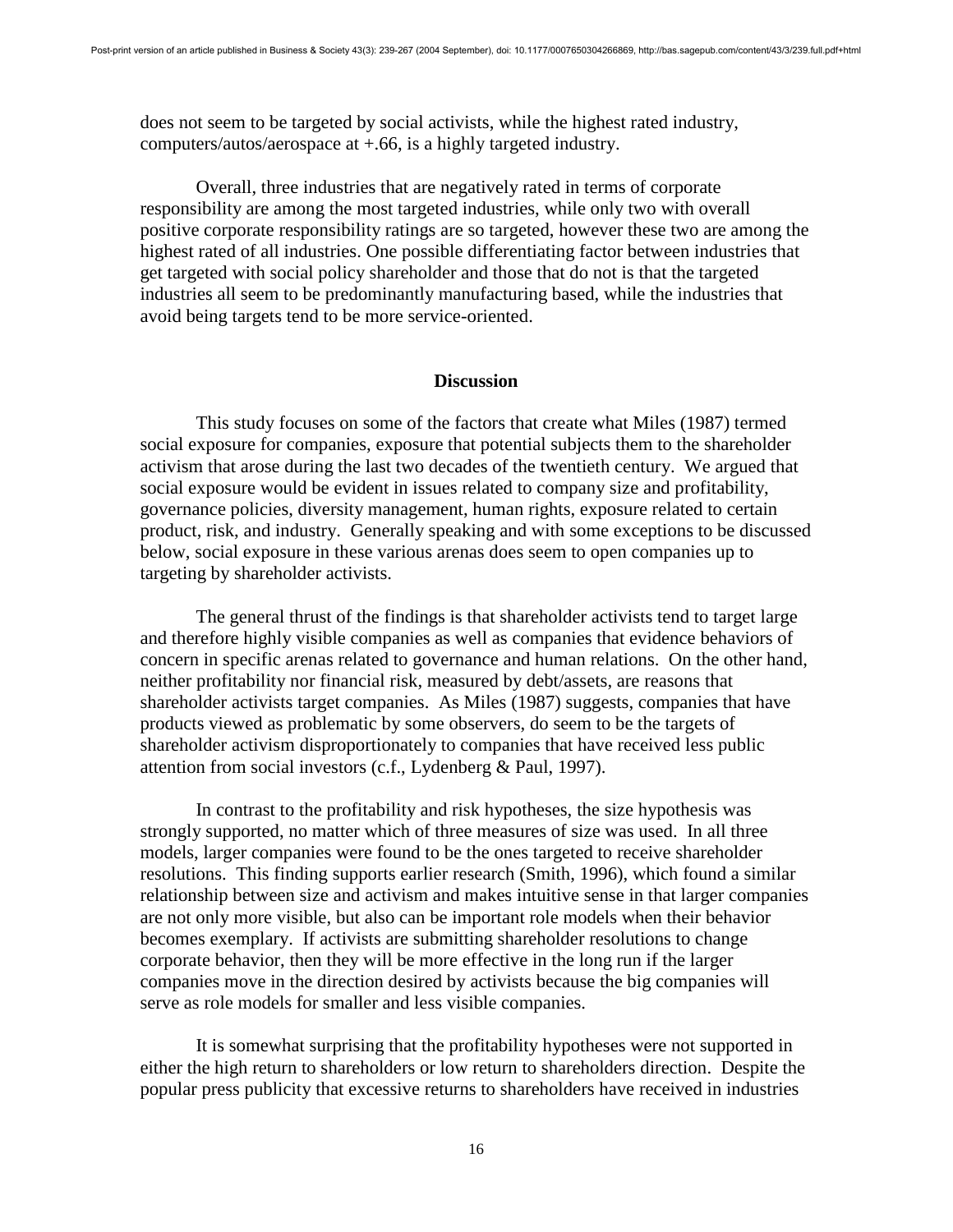such as the pharmaceutical industry, shareholder activists do not seem to target companies on the basis of such returns. Nor do poor returns to shareholders seem to create targets of companies. Even when the possibility of a nonlinear relationship was tested, none was found.

Taking these findings together we conclude that targets of shareholder activism, generally speaking, are larger companies rather than smaller, but that their financial performance is not necessarily taken into consideration by activists when deciding where companies to submit shareholder resolutions either on the positive or negative side. When we add non-significance of the risk hypothesis to this picture, we can see that the only financially-relevant variable of apparent interest to shareholder activists is size. The greater visibility of large size apparently makes larger companies more vulnerable to activism than does being somewhat smaller, but other factors do not seem to come onto the radar screen of social activists.

On the other hand, qualitative factors related to specific types of social concerns do generate shareholder activism directed toward companies that are exhibiting specific behaviors as the governance-related hypotheses on CEO compensation and general governance were both significant in the expected direction, as were issues related to human rights. CEO compensation, governance, and human rights have been primary topics of shareholder activism, with companies targeted with specific shareholder resolutions related to these areas of corporate performance. Table 1 shows that activists have submitted 58 resolutions related to CEO compensation during the time period of the study. The highly significant relationship between concerns about CEO compensation and the proxies submitted by activists clearly indicates that targeting of companies with apparently problematic records in this domain is going on. Companies that are targeted for this type of proxy are the ones with more problematic records, in the eyes of social investors who submit proxies, as well as the KLD rating service.

Similarly, though not as strong a result, companies targeted for general governance proxies are apparently the ones that have more concerns associated with their performance in the range of governance topics covered by the KLD rating system, though not a lot of variance is explained by this result. When the general governance proxies are regressed against KLD's diversity measure, no relationship is found, suggesting that diversity issues are not of high concern to shareholder activists and that they do not target companies on the basis of their performance in the diversity management arena.

In contrast, there is a strong relationship between a company's performance on KLD's measures that address companies' behavior in non-US operations and the targeting of companies with proxies related to human rights issues. Companies that operate overseas need to be aware of the practices of their foreign subsidiaries, and presumably their contractors as well, so that they do not draw negative activist attention on human rights issues.

The same does not, however, hold for more internally oriented issues related to managing diversity. There is no significant relationship between KLD's assessment of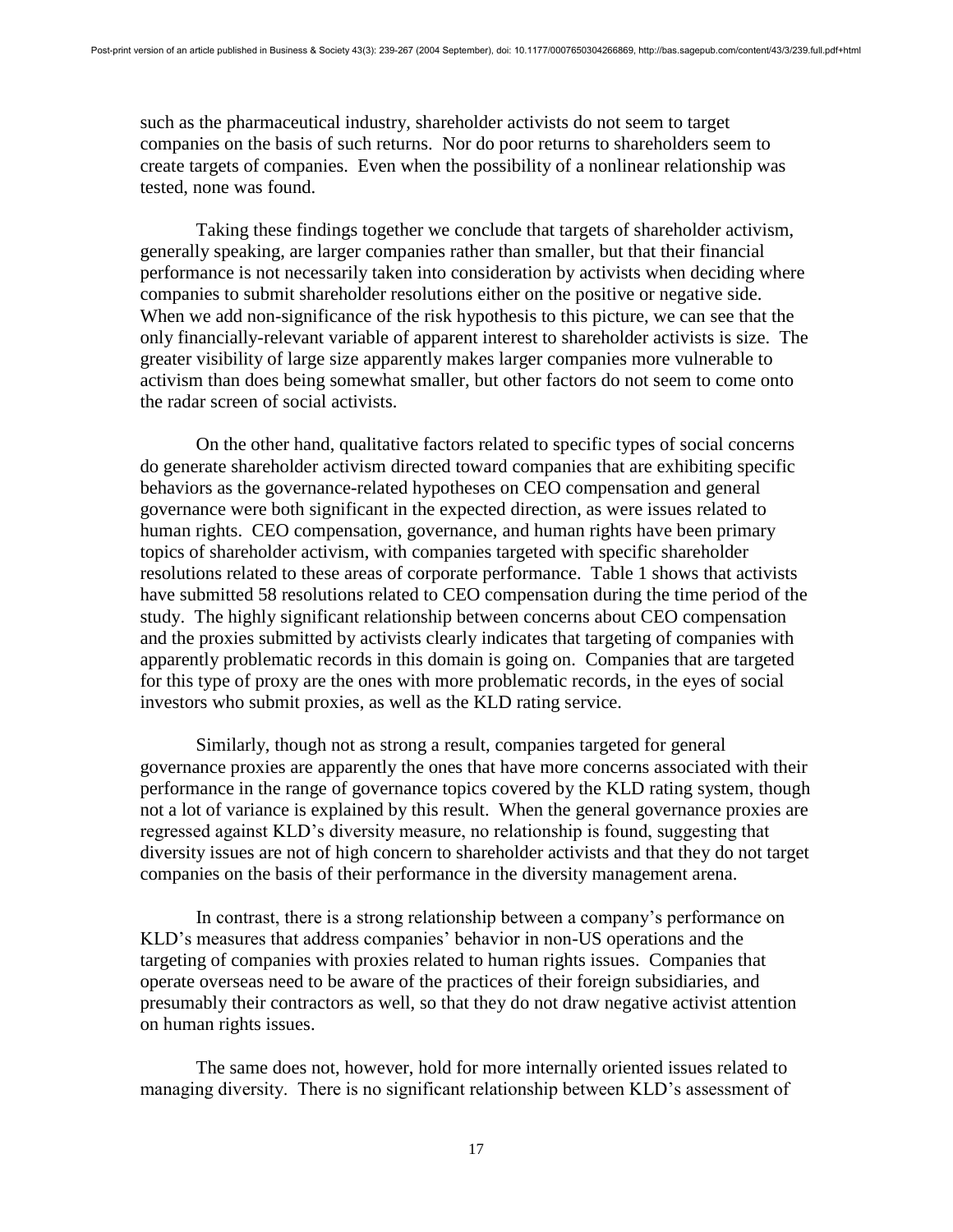corporate diversity-related practices and the targeting of companies on diversity issues by shareholder activists. The control variable for size is highly significant, however, indicating that once again the predominant factor in targeting companies on this issue appears to be size, with its attendant visibility.

We had thought that industries with overall poorer corporate responsibility records, evidenced by more net concerns, would be subject to more shareholder activism, but clearly activists are choosing their industry targets more selectively and for reasons that relate to actual corporate practices and products (as well as size, of course). It is clear that certain industries and companies producing certain types of products do get targeted more than do others. Thus, companies with products that that KLD has negative screens for, which are those that have long been avoided by social investors (see Waddock, Graves, & Gorski, 2000), do appear to be subjected to more social policy proxies than companies with less obviously problematic products. The same can, to some extent, be said about industries, although in the case of industries, the relationship is more muddled and the primary differentiating factors appears to be whether the industry is more service- or product-oriented. Product-oriented industries in general are more subject to shareholder activism than are more service-oriented industries, as Table 6 indicates, however, much more investigation of the nature of these differences needs to be undertaken before these results can be fully understood.

#### **Conclusions**

The results of this study, while not perfectly "clean" empirically (summarized in Table 7) do shed some interesting light on the ways in which shareholder activists select their target companies. Generally speaking, except for size, shareholder activists tend to orient themselves toward non-financial criteria rather than more financially oriented criteria. While the support of the CEO compensation hypothesis does speak to a financially-related criterion for targeting companies, the underlying issue appears to be one of social justice and equity rather than simple finances. The fact that shareholder activists have little interest in corporate performance, measured in traditional financial terms, nor in the degree of financial risk that a company has taken on suggests that activists' interests are clearly in arenas that go well beyond financial.

Shareholders activists appear to provide a social monitoring function. They single out firms that may be qualitatively worse than other corporations with respect to their social agenda. Paul and Lydenberg (1992, p. 10) note that the investment community has used social monitoring to distinguish between investment opportunities. An empirical question that remains is an empirical one: can activists through their filing of resolutions eventually pressure corporations to change their behavior? Also does their filing help begin the process of mobilizing stakeholders with similar concerns, so that eventually, a coalition can be formed to force corporations to change their social performance?

The arenas that shareholder activists do target are those that involve issues of social justice (CEO compensation, governance, human rights) as well as specific types of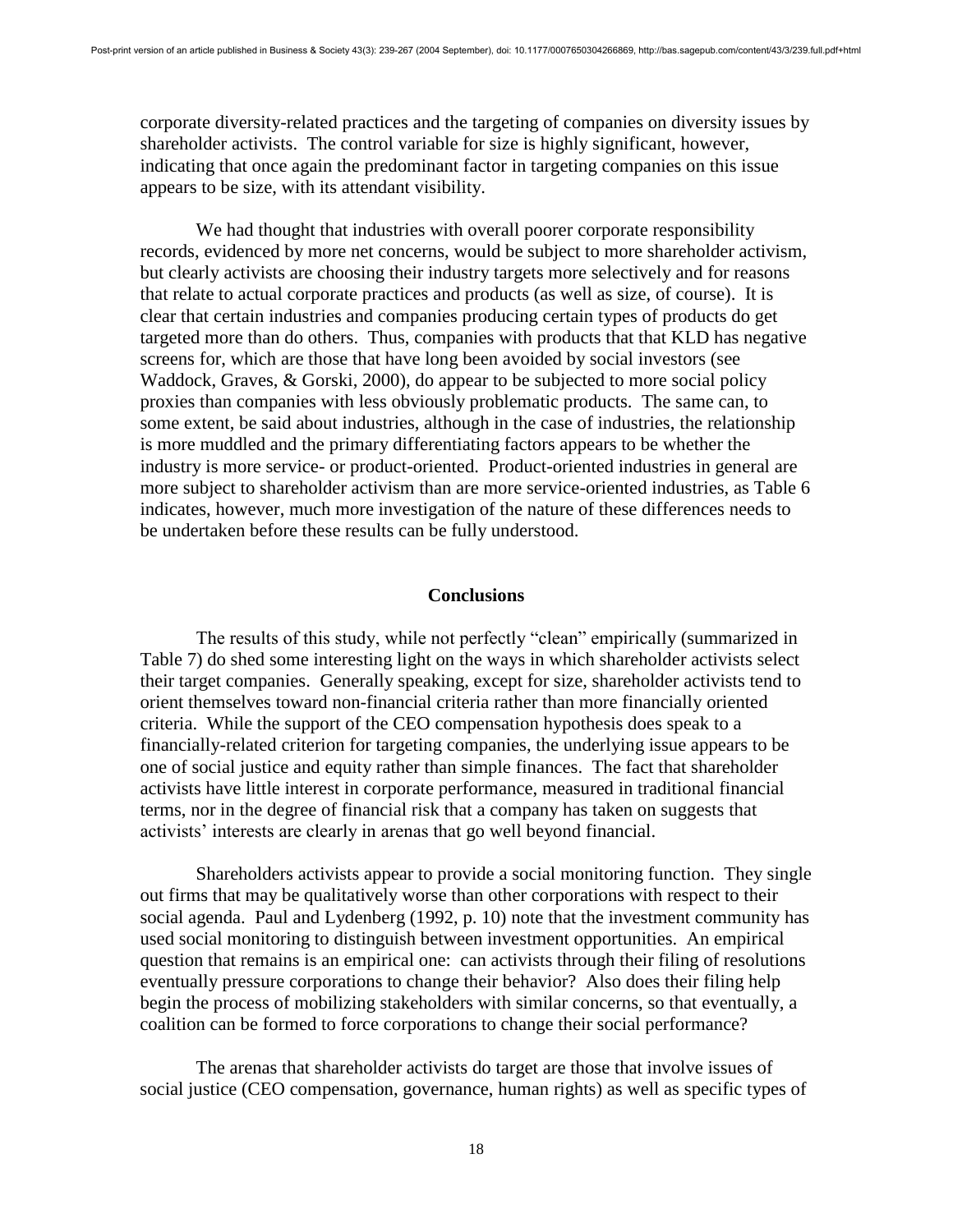social exposure associated with certain "risky" products or corporate practices (Lydenberg & Paul, 1996). For corporate leaders, being aware that size alone attracts activist attention can be enlightening and can help the company to monitor its own activities so that the social exposure that comes with size does not draw undue attention from activists. Other findings suggest the need to carefully monitor both the types of products developed and the ways that companies treat stakeholders in highly visible arenas, e.g., global sourcing, shareholders, and customers via the types of products produced.

Clearly, there are some actions, that corporations could take to reduce their social vulnerability. According to the empirical evidence, corporations do have discretion over some of the activities that prompted shareholder activists to target their firm. Corporations can change their CEO compensation packages, they can address human rights issues, and they may be able to reduce some of the negative contingencies associated with their products. Alternatively, there are some things that corporations have less control over such as their size and the vulnerability of their industry. Corporations which are more socially exposed due to their size, their industry's reputation and/or their product line can still take steps to decrease their vulnerability. As Miles mentions corporations in more exposed industries need to have an institutional oriented top management and collaborative external affairs strategies.

This study provides preliminary evidence of the importance of paying attention to strategic issues that enhance or limit a company's social exposure to shareholder activism on social issues. If corporate leaders are aware of the increasing transparency of their behaviors and internal practices to interested social activists, they can begin to limit the inherent social exposure of their companies by actually improving practice in the domains that draw the most attention.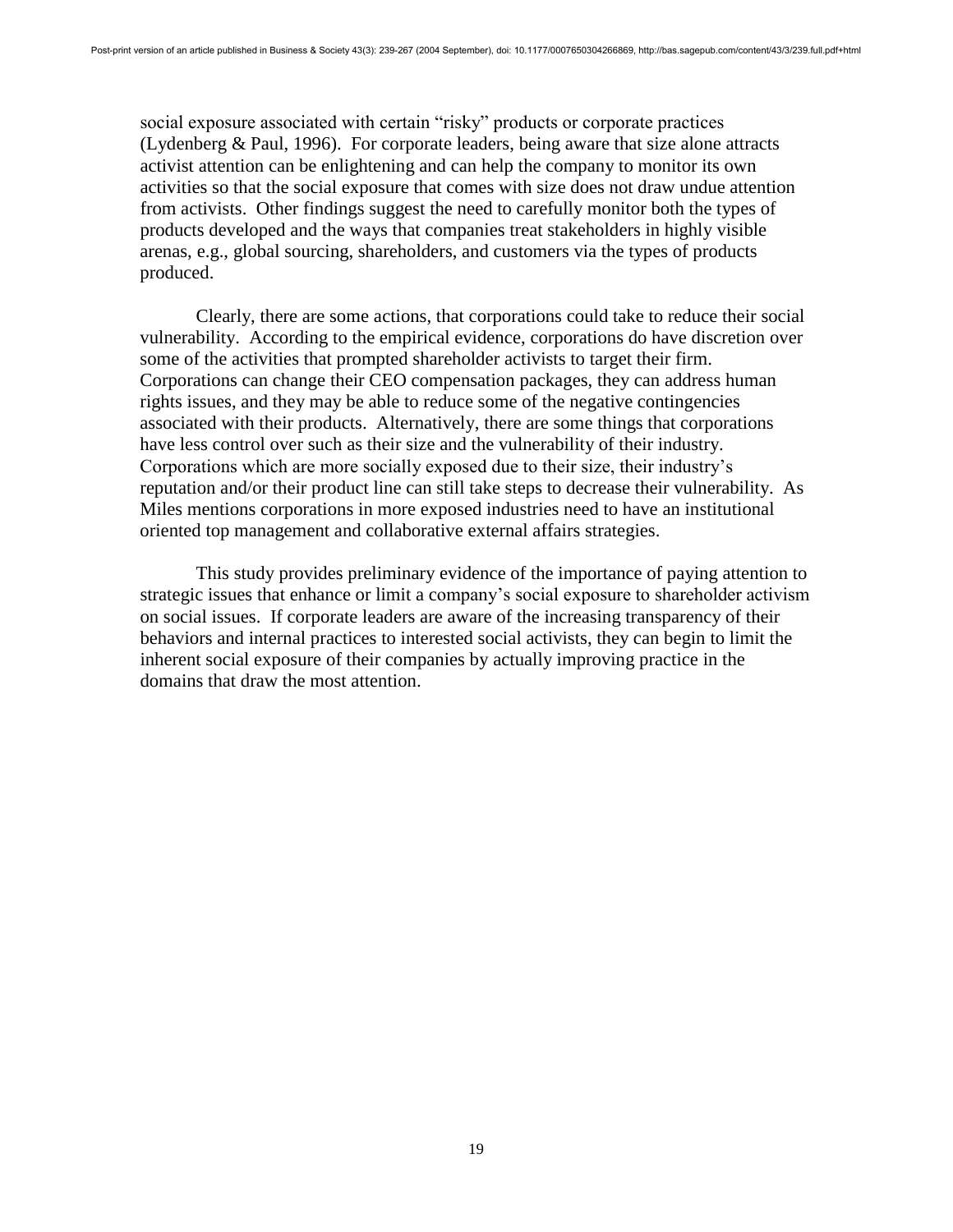| <b>Topical Area of Resolution</b> | <b>Total Resolutions Submitted</b> |
|-----------------------------------|------------------------------------|
| South Africa                      | 542                                |
| Environment                       | 483                                |
| Human Rights                      | 289                                |
| Diversity                         | 253                                |
| Tobacco                           | 209                                |
| Labor                             | 198                                |
| Military                          | 173                                |
| Governance                        | 101                                |
| <b>Political Action</b>           | 101                                |
| Energy                            | 100                                |
| Banking/insurance                 | 92                                 |
| Abortion/contraception            | 69                                 |
| Compensation                      | 58                                 |
| Animal rights                     | 55                                 |
| Charitable contributions          | 47                                 |
| Health                            | 47                                 |
| Domestic poverty                  | 32                                 |
| Miscellaneous                     | 25                                 |
| Media                             | 24                                 |
| Infant formula                    | 16                                 |
| Alcohol                           | 10                                 |
| Dairy                             | 5                                  |
| Negative images                   | 5                                  |
| Food safety                       | $\overline{4}$                     |
| Firearms                          | 3                                  |
| Farming                           | $\overline{2}$                     |
| Gambling                          | $\mathbf{1}$                       |
| <b>TOTAL</b>                      | 2944                               |

# **Table 1. Topical Areas of Shareholder Resolutions, 1988-1998**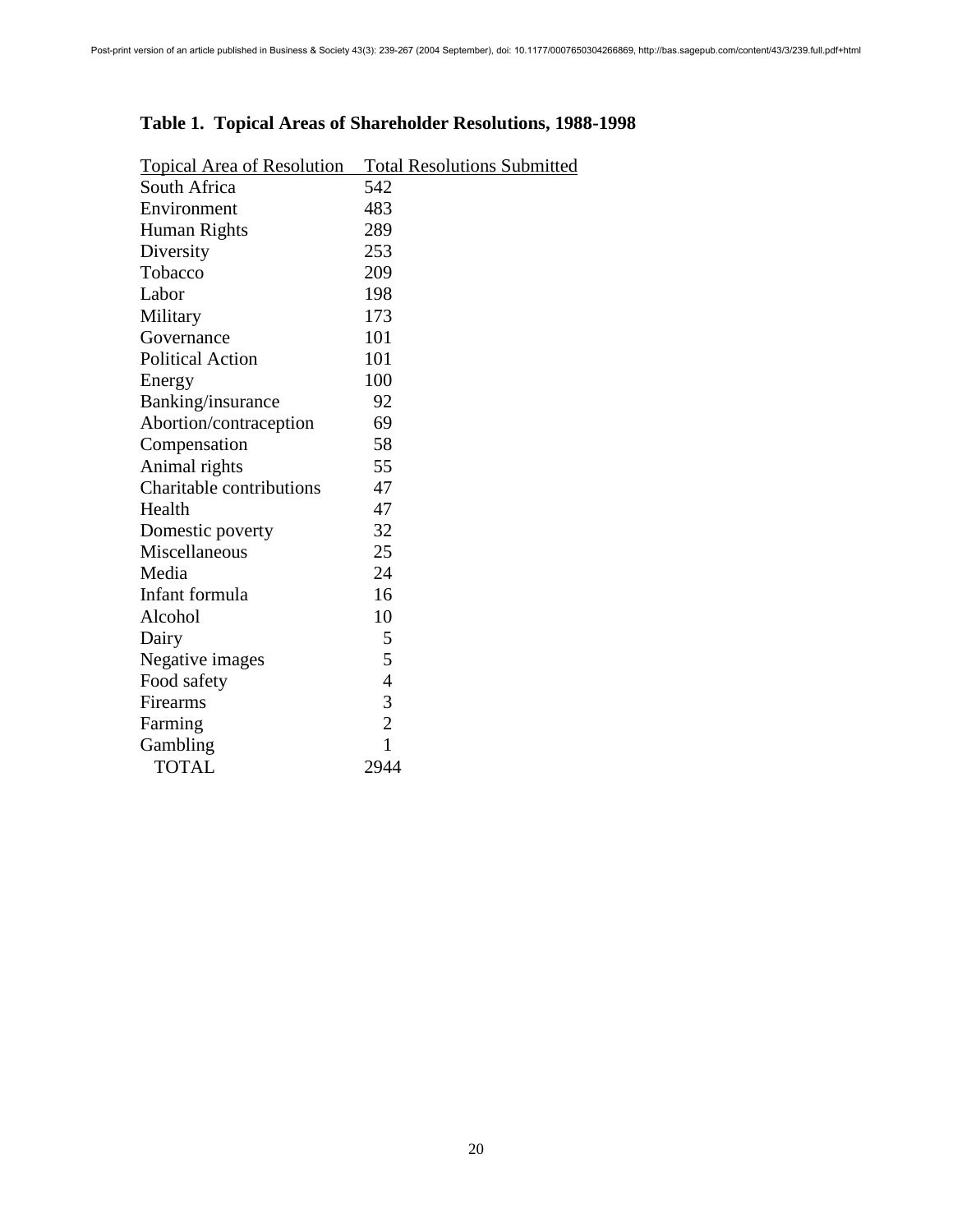L,

| <b>Hypothesis</b>                   |                                                                                                                                                                                                                                     | <b>Dependent Variable Independent Variables</b>                                                                                                                                                                                                                                  |                                 |
|-------------------------------------|-------------------------------------------------------------------------------------------------------------------------------------------------------------------------------------------------------------------------------------|----------------------------------------------------------------------------------------------------------------------------------------------------------------------------------------------------------------------------------------------------------------------------------|---------------------------------|
|                                     | (Proxy Counts)                                                                                                                                                                                                                      | (KLD/Financial Data)                                                                                                                                                                                                                                                             | <b>Controls</b>                 |
| 1: Size                             | All proxies                                                                                                                                                                                                                         | Size 1: # Employees<br>Size 2: Total Sales<br>Size 3: Total Assets                                                                                                                                                                                                               | Debt/assets (risk)<br>Industry  |
| 2: Profits                          | All proxies                                                                                                                                                                                                                         | Net profit                                                                                                                                                                                                                                                                       | D/A, Size, Industry             |
| 3: CEO Compensation<br>Compensation | Proxies                                                                                                                                                                                                                             | KLD high CEO<br>compensation (concerns)-<br>KLD limited compensation<br>(strengths)                                                                                                                                                                                              | Total return, Size,<br>Industry |
| 4: General<br>Governance            | Governance<br>Proxies                                                                                                                                                                                                               | Total KLD "other" concerns-<br>Total KLD "other strengths<br>(Concerns include high<br>CEO compensation, tax<br>disputes, ownership<br>concern, and other concerns)<br>(Strengths include limited<br>compensation, ownership<br>strength, and others not<br>elsewhere included.) | Total return, Size,<br>Industry |
| 5: Diversity                        | Governance<br>Proxies                                                                                                                                                                                                               | <b>Total KLD Diversity</b><br>concerns-Total KLD<br>Diversity Strengths                                                                                                                                                                                                          | Total return, Size<br>Industry  |
| 6: Human<br>Rights                  | Human Rights<br>Proxies                                                                                                                                                                                                             | <b>Total Non-US Operations</b><br>LD Concerns-Total<br>Non-US Operations Strengths                                                                                                                                                                                               | Total return, Size,<br>Industry |
| 7: Product                          | Social proxies<br>related to "risky"<br>company behaviors<br>(human rights,<br>tobacco, military,<br>firearms, animal<br>rights, abortion,<br>infant formula,<br>alcohol, dairy,<br>negative images,<br>food safety, and<br>farming | Composite of KLD<br>negative screens on<br>tobacco, military,<br>alcohol, gaming,<br>firearms, nuclear                                                                                                                                                                           | Total return, Size<br>Industry  |
| 8: Risk (Debt)                      | Total proxies                                                                                                                                                                                                                       | Debt/assets                                                                                                                                                                                                                                                                      | Profit, Size, Industry          |
| 9: Industry<br>Exposure             | Total proxies                                                                                                                                                                                                                       | Industry dummies                                                                                                                                                                                                                                                                 |                                 |

# **Table 2. Variables Used to Test the Hypotheses**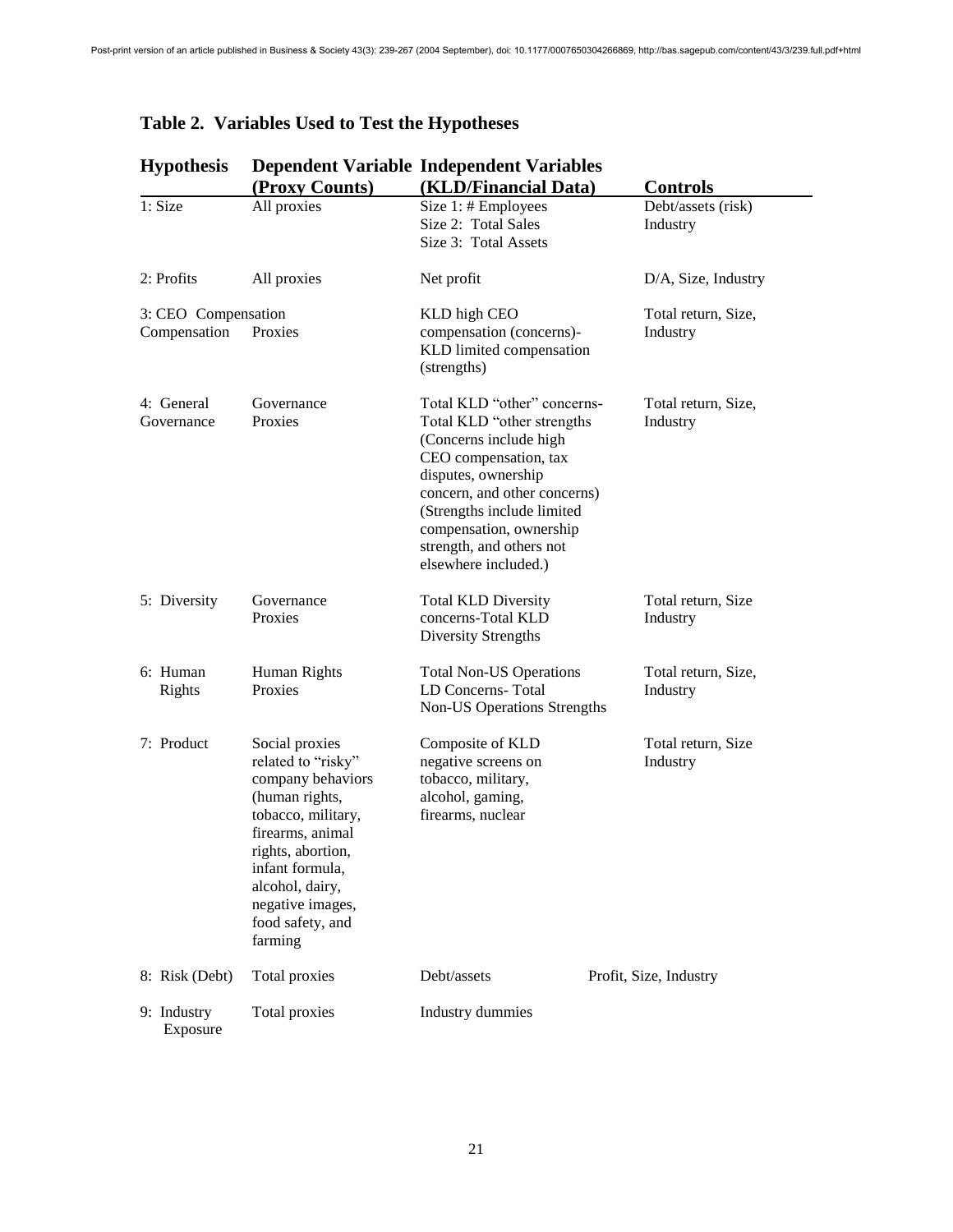# **Table 2. Descriptive Statistics for Proxies and Control Variables**

| <b>Total Proxies</b>                   | <b>Mean</b> SD<br>0.138 | .456 | 1.00           | # $Prox$ # $Emp$ TotRt $D/A$ |                |      |
|----------------------------------------|-------------------------|------|----------------|------------------------------|----------------|------|
| # Employees                            | $40.08 + 66.31$         |      | .116<br>.0001  | 1.00                         |                |      |
| Total return to<br><b>Shareholders</b> | 0.19                    | 0.33 | $-.029$<br>.14 | $-.005$<br>.81               | 1.00           |      |
| Debt/Assets                            | 0.06                    | .09  | $-.02$<br>21   | .04<br>.02                   | $-.023$<br>.28 | 1.00 |

+ Number in 000s.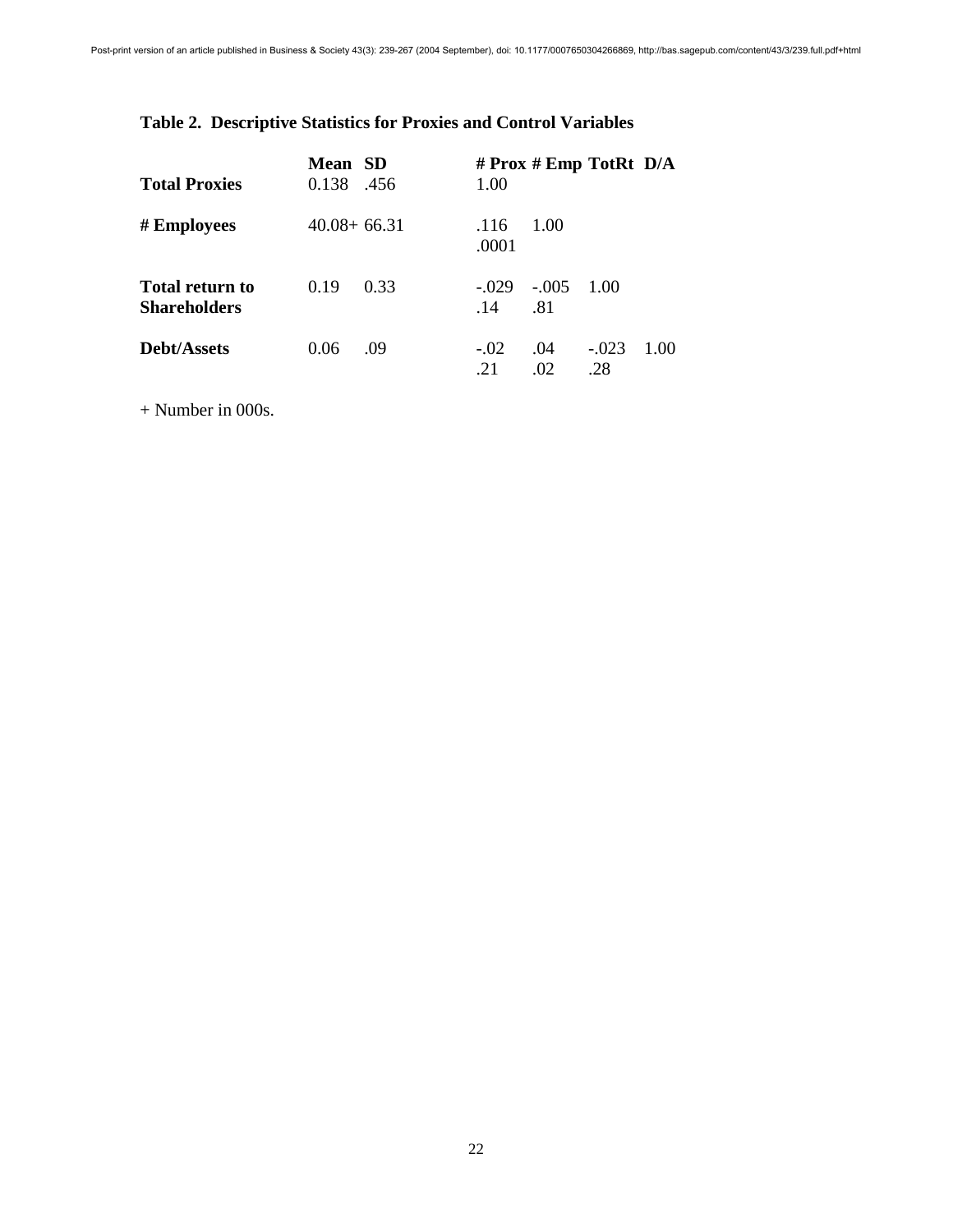# **Table 3. Results for Size and Profitability Hypotheses**

# **Models for Size and Profitability Hypotheses**

| MOUCHS TOT SIZE and I FOLITADILLY Trypollieses |                        |                                              |             |                      |
|------------------------------------------------|------------------------|----------------------------------------------|-------------|----------------------|
|                                                |                        | Dependent Variables                          |             |                      |
|                                                | H <sub>1</sub> a model | H <sub>1</sub> b model H <sub>1c</sub> model |             | H <sub>2</sub> model |
| Independent Variables                          | All proxies            | All proxies                                  | All proxies | All proxies          |
| Size measured as                               |                        |                                              |             |                      |
| # employees<br>1.                              | $2.5e-3***$            |                                              |             |                      |
| total sales<br>2.                              |                        | $1.46e-5***$                                 |             |                      |
| 3. total assets                                |                        |                                              | 4.59e-6**** |                      |
| Total return to shareholders                   |                        |                                              |             | $-0.01$              |
| $Controls+$                                    |                        |                                              |             |                      |
| Debt/assets                                    | $-0.10$                | $-0.05$                                      | 0.033       | $-0.10$              |
| Total return                                   | $-0.01$                | $-0.02$                                      | $-0.018$    |                      |
| Size (# employees)                             |                        |                                              |             | $0.002***$           |
| N                                              | 5423                   | 5470                                         | 5471        | 5423                 |
| $R^2$                                          | 0.13                   | 0.23                                         | 0.10        | .13                  |
| $R^2$ with industry controls                   | 0.20                   | 0.26                                         | 0.17        | .20                  |
| F                                              | 270.2****              | 524.4***                                     | 208.9****   | 270.2****            |

+Industry controls omitted for space reasons. Results reported without industry controls except for  $R^2$  with industry controls. Significant industry results are discussed in the text, as appropriate.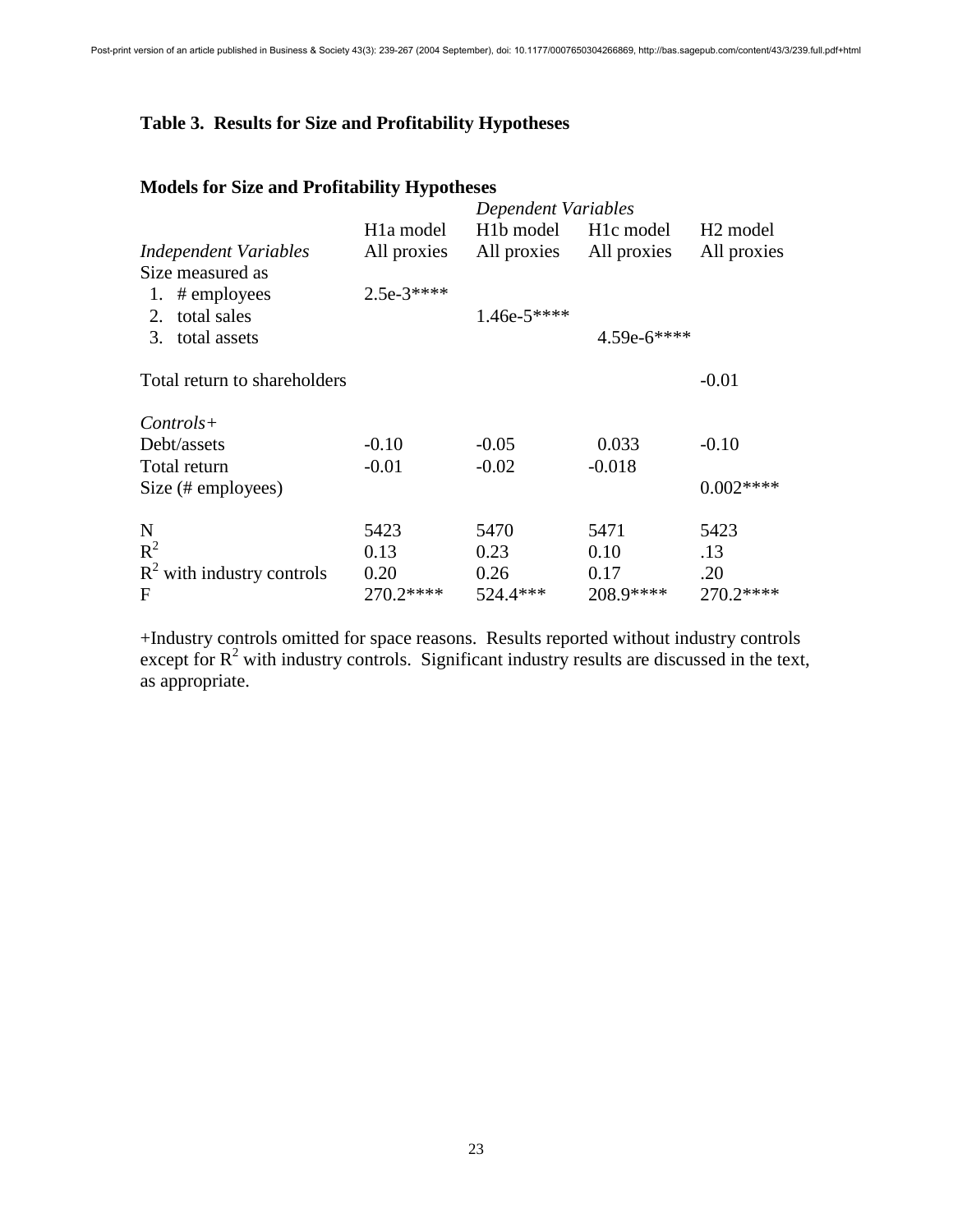# **Table 4. Results for Compensation, Governance, and Human Rights Hypotheses**

| <b>Independent Variables</b><br>KLD compensation              | H <sub>3</sub> Comp<br><b>Compensation Governance</b><br>proxies<br>$.02***$ | Dependent Variables<br>H <sub>4</sub> Gov<br>proxies | H <sub>5</sub> Gov/Div<br>Governance<br>proxies | H <sub>6</sub> Hum Rts<br>Human rights<br>proxies |
|---------------------------------------------------------------|------------------------------------------------------------------------------|------------------------------------------------------|-------------------------------------------------|---------------------------------------------------|
| $KLD$ other $C-S#$<br>KLD diversity C-S<br>KLD non-US Ops C-S |                                                                              | $.01*$                                               | $-7.9e-4$                                       | $.28***$                                          |
| Controls<br>Total return<br>Size                              | $6.5e-4***$<br>$1.7e-4***$                                                   | $-0.01$<br>$2.1e-5$                                  | $-9.0e-3$<br>$8.1e-4***$                        | $-4.3e-3$<br>$3.3e-4***$                          |
| N<br>$R^2$<br>$R^2$ with industry controls+<br>F              | 3031<br>.02<br>.03<br>19.33****                                              | 3031<br>.003<br>.007<br>$3.31**$                     | 3043<br>.04<br>.11<br>37.47****                 | 1995<br>.15<br>.25<br>114.99****                  |

 $*_{p<.05}$ 

 $*$  $+$ <sub> $p$ </sub> $< 01$ \*\*\*p<.001

\*\*\*\*p<.0001

#Measured as number KLD concerns minus strengths for that variable.

+Industry controls omitted for space reasons. Results reported without industry controls except for  $R^2$  with industry controls. Significant industry results are discussed in the text, as appropriate.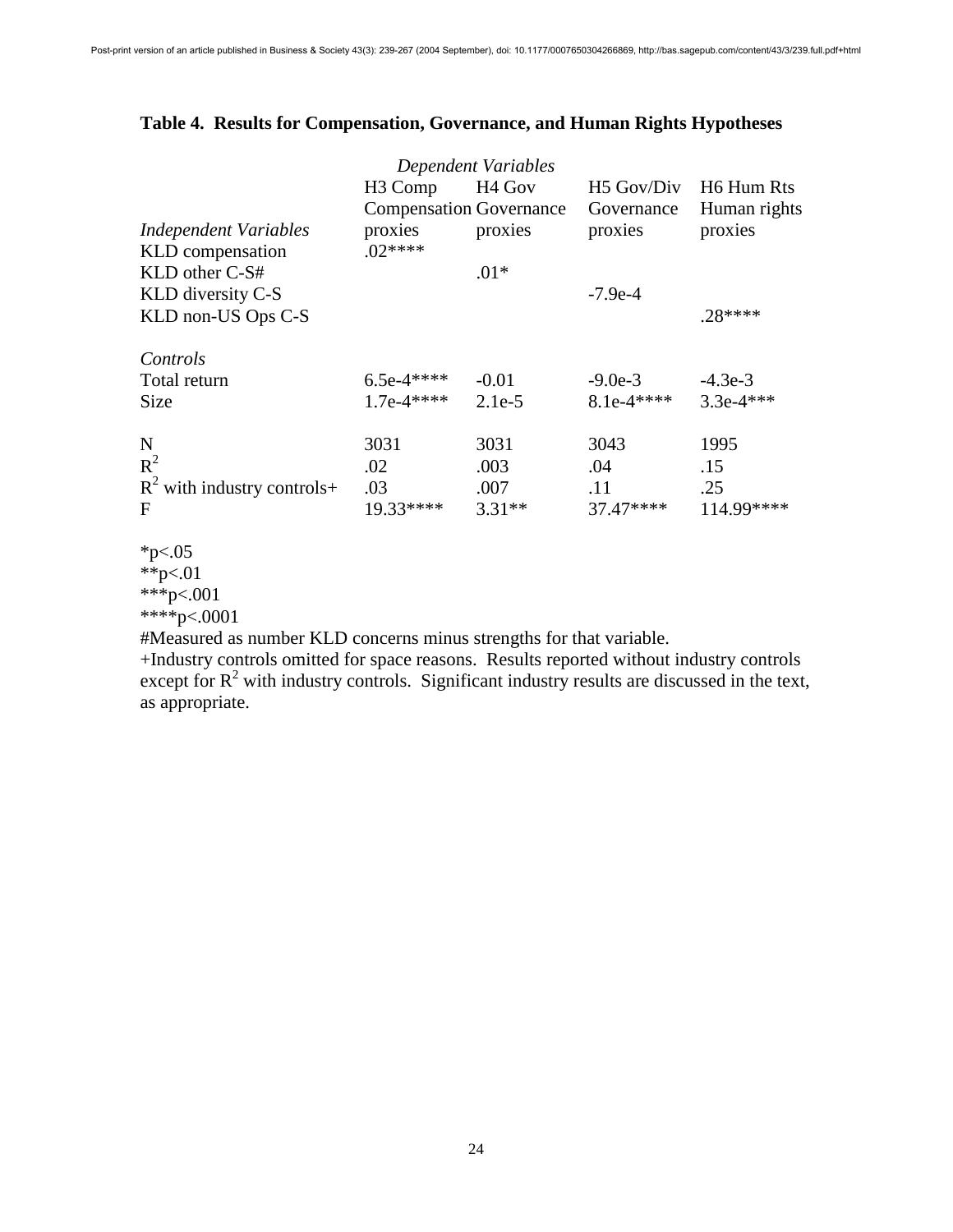# **Table 5. Results for Product and Financial Risk Hypotheses**

|                              | <b>Dependent Variables</b>  |               |  |  |
|------------------------------|-----------------------------|---------------|--|--|
|                              | H7 Product/Practice H8 Risk |               |  |  |
|                              | Concerns                    | Level         |  |  |
| Independent Variables+       | Total proxies               | Total proxies |  |  |
| KLD negative screens         | $34.16***$                  |               |  |  |
| Debt/assets                  |                             | $-0.16$       |  |  |
|                              |                             |               |  |  |
| N                            | 3287                        | 6822          |  |  |
|                              |                             |               |  |  |
| $R^2$ with industry controls | .33                         | .0000         |  |  |
| F                            | 121.8****                   | .87           |  |  |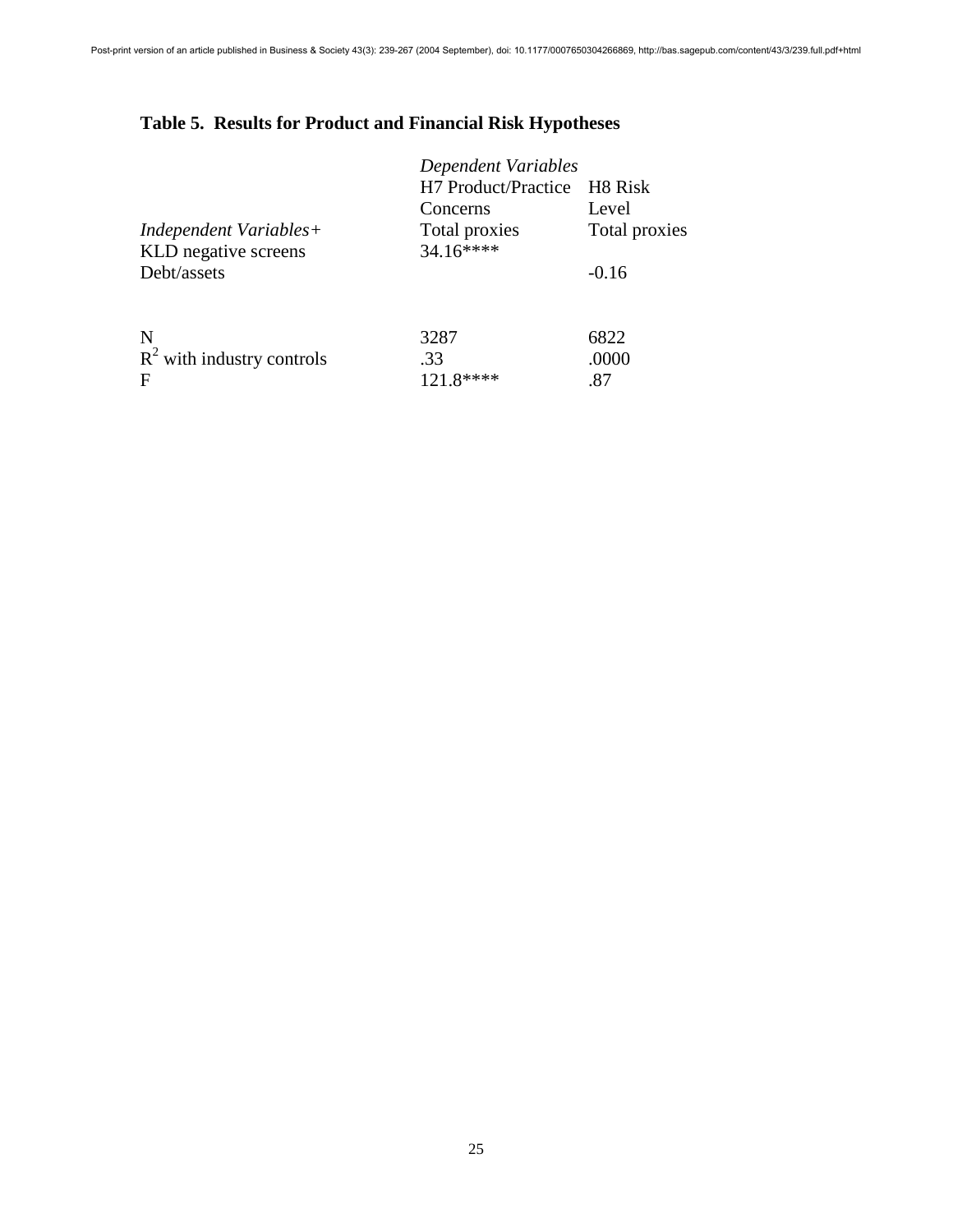# **Table 6. Results for Industry-Related Exposure**

|                                                      | Dependent Variable   |              |
|------------------------------------------------------|----------------------|--------------|
|                                                      | H9 Industry Exposure | Industry     |
|                                                      |                      | Rating       |
| Independent Variable                                 | Total proxies        | Net concerns |
| Industry (net concerns, worse performance is higher) |                      |              |
| Transportation                                       | 0.27                 | $-0.27$      |
| Mining/construction                                  | defaulted            | $-0.22$      |
| Hospital management                                  | $-0.72$              | $-0.14$      |
| Containers, steel, heavy mfg.                        | 1.69                 | $-0.07$      |
| Chemicals, pharmaceuticals                           | 8.45****             | $-0.05$      |
| Refining, rubber, plastic                            | 12.36****            | $-0.02$      |
| Forest products, paper, publishing                   | 3.94****             | $-0.01$      |
| Telephone, utilities                                 | $-0.35$              | $-0.00$      |
| Hotel, entertainment                                 | 0.63                 | 0.00         |
| Wholesale, retail                                    | 0.64                 | 0.06         |
| Food/textiles, apparel                               | 8.72****             | 0.12         |
| Banking, financial services                          | 0.33                 | 0.18         |
| Computers, autos, aerospace                          | 5.84 ****            | 0.66         |
|                                                      |                      |              |
| $\mathbf N$                                          | 8839                 |              |
| $R^2$                                                | 0.06                 |              |
| F                                                    | 46.6****             |              |

 $*p<.05$ \*\*p<.01 \*\*\*p<.001 \*\*\*\*p<.0001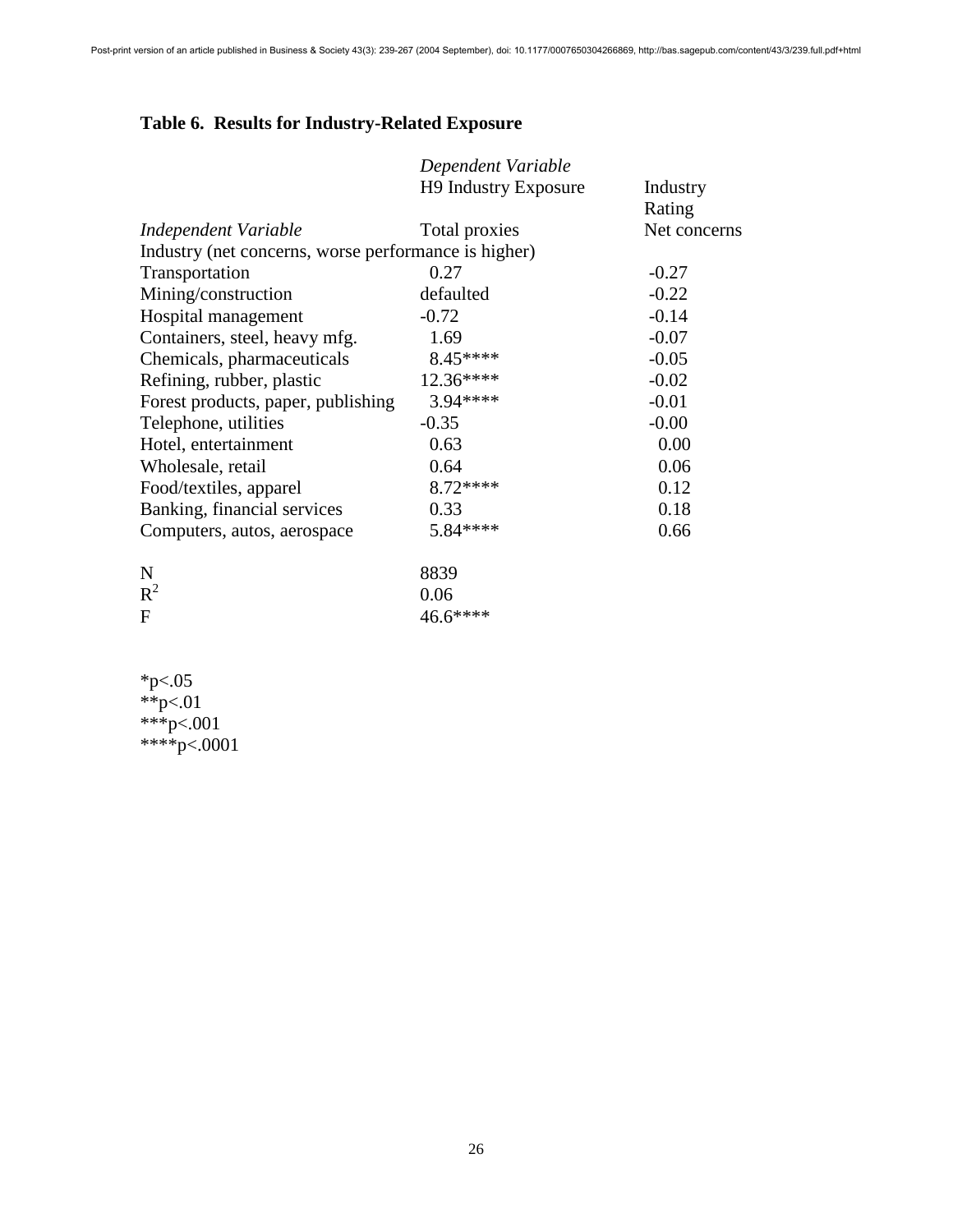| <b>Hypothesis</b>   |                     | <b>Significance</b> |  |
|---------------------|---------------------|---------------------|--|
|                     |                     |                     |  |
| 1. Size             | # employees         | ****<br>****        |  |
|                     | <b>Total sales</b>  | ****                |  |
|                     | <b>Total assets</b> |                     |  |
| 2. Profits          |                     | <b>NS</b>           |  |
| 3. CEO compensation |                     | ****                |  |
| 4. Governance       |                     | $\ast$              |  |
| 5. Diversity        |                     | <b>NS</b>           |  |
| 6. Human rights     |                     | ****                |  |
| 7. Product          |                     | ****                |  |
| 8. Risk             |                     | <b>NS</b>           |  |
| 9. Industry         |                     | Mixed, NS/****      |  |

# **Table 7. Summary of Results**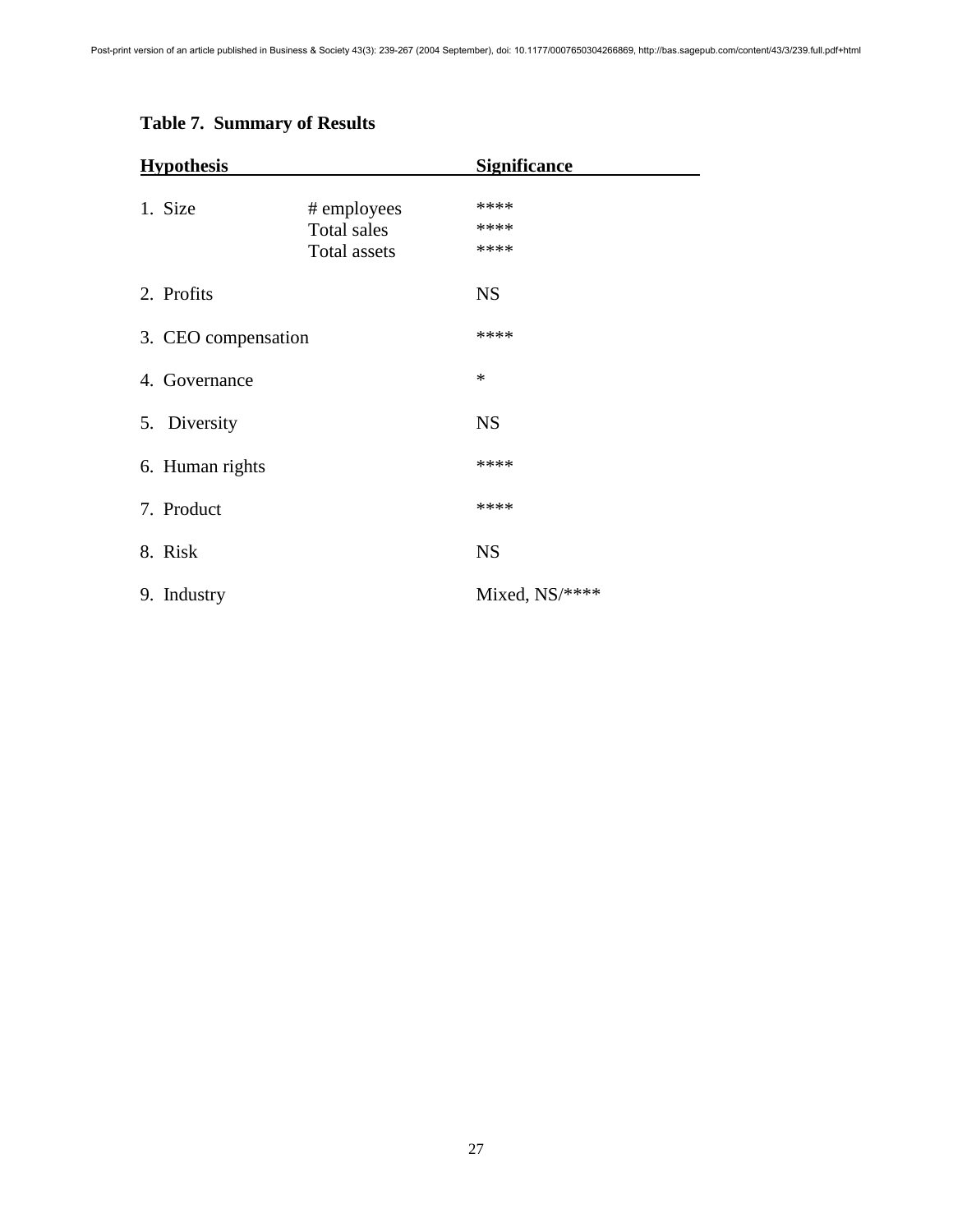## **References**

- Bendheim, C.L., S.A. Waddock, & S..B. Graves (1998). Determining best practice in corporate stakeholder relations using data envelopment analysis. *Business & Society*, 37 (3): 306-338.
- Bizjak, John M., and Christopher j. Marquette (1998). Are shareholder proposals all bark and no bite? Evidence from shareholder resolutions to rescind poison pills. *Journal of Financial & Quantitative Analysis*, December, 33 (4): 499-521.
- Buchholtz, Ann K., Michael N. Young, and Gary N. Powell (1998). Are board members pawns or watchdogs? The link between CEO pay and firm performance. *Group and Organization Management*, 23 (1), March, 6-26
- Burke, Edmund M. (1999). *Corporate Community Relations: The Principle of the Neighbor of Choice*. Westwood, CT: Praeger.
- CalPERS website (2000). "Obstacles to Good Corporate Governance," [http://www.calpers-governance.org/principles/other/barriers/page01.asp.](http://www.calpers-governance.org/principles/other/barriers/page01.asp)
- Davidson, D. Kirk (1996). *Selling Sin: The Marketing of Sociall Unacceptable Products*. Westport, CT: Quorum Books.
- Frooman, Jeff (1999). Stakeholder influence strategies. *Academy of Management Review*, 24 (2): 191-205.
- Gillian S., & L. Starks (1997). Relationship investing and shareholder activism by institutional investors. University of Texas Working Paper.
- Graves, Samuel B., Kathleen Rehbein, and Sandra Waddock (2000). Fad and Fashion in Shareholder Activism: The Landscape of Shareholder Resolutions, 1988-1998. Boston College Working Paper.
- Graves, S.B., &N S.A. Waddock (1994). Institutional owners and corporate social performance. *Academy of Management Journal*, 37 (4): 1034-1046.
- Hambrick, D.C., and Abrahamson (1995). Assessing managerial discretion across industries: A multi- method approach. *Academy of Management Journal*, 38 (5): 427-1441.
- Investor Responsibility Research Center (1999). *Social Policy Shareholder Resolutions n 1998: Issues, Votes, and Views of Institutional Investors*. Washington, DC: IRRC's Social Issues Service.
- Key, Susan (1997). Analyzing managerial discretion: An assessment tool to predict individual policy decisions. *The International Journal Organizational Analysis*, 5 (2): 134-155.
- Kren, Leslie, and Jeffrey L. Kerr (1997). The effects of outside directors and board shareholdings on the relation between chief executive compensation and firm performance. *Accounting and Business Research*, 27 (4), Autumn: 297-309.
- Lydenberg & Paul (1997): Stakeholder Theory and Socially Responsible Investing: Toward a Convergence of Theory and Practice. 1997 Proceedings, International Association for Business and Society, Destin, FL (Jim Weber and Kathleen Rehbein, editors), March, 208-213.
- Miles, Robert H., in collaboration with Kim S. Cameron (1982). *Coffin Nailes and Corporate Strategies*. Englewood Cliffs, NJ: Prentice-Hall.